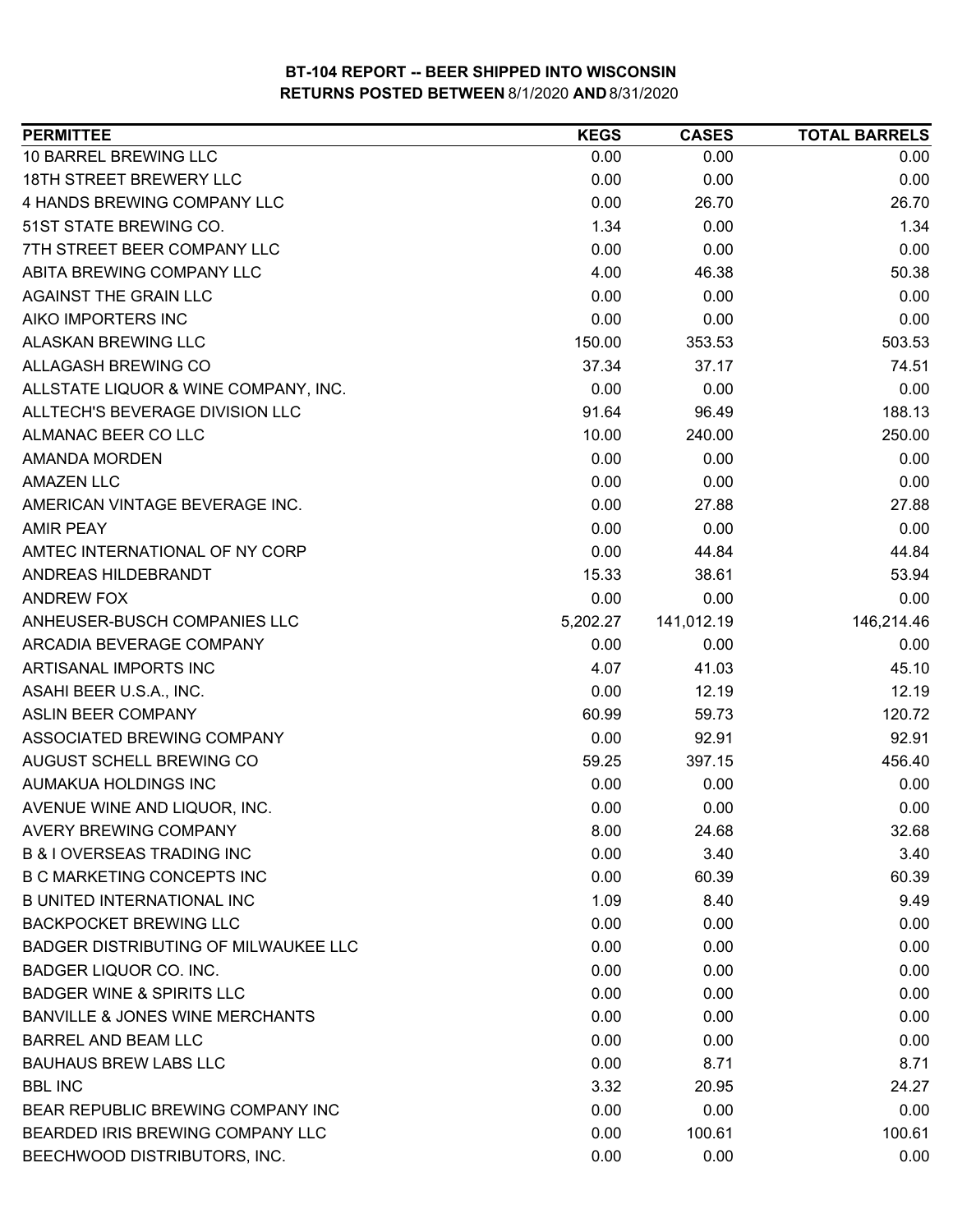| BEER CAPITOL DISTRIBUTING LLC<br>0.00<br>0.00<br>0.00<br><b>BELLS BREWERY INC</b><br>1,483.92<br>244.00<br>1,239.92<br>207.86<br>BENT PADDLE BREWING COMPANY<br>50.06<br>257.92<br>0.00<br>0.00<br>0.00<br>BERNICK'S PEPSI-COLA OF DRESSER, INC.<br>4.00<br>31.58<br><b>BIG SKY BREWING CO</b><br>27.58<br>BILL'S DISTRIBUTING, LTD.<br>0.00<br>0.00<br>0.00<br><b>BINDING BRAUEREI USA INC</b><br>273.98<br>46.02<br>227.96<br>0.17<br><b>BLACK LIST BEER LLC</b><br>21.99<br>22.16<br><b>BLACKROCKS BREWERY LLC</b><br>1.45<br>61.95<br>60.50<br>BLUE POINT BREWING COMPANY INC<br>0.00<br>0.00<br>0.00<br><b>BLUME BRAUHAUS LLC</b><br>0.00<br>0.58<br>0.58<br><b>BOSTON BEER CORPORATION</b><br>287.67<br>9,660.47<br>9,948.14<br>BRASS FOUNDRY BREWING CO.<br>22.83<br>15.19<br>38.02<br>BRAU BROTHERS BREWING COMPANY, LLC<br>0.00<br>0.00<br>0.00<br>BREAKTHRU BEVERAGE GROUP LLC<br>0.00<br>0.00<br>0.00<br>0.00<br>BREAKTHRU BEVERAGE GROUP LLC<br>0.00<br>0.00<br>BRECKENRIDGE BREWERY LLC<br>0.00<br>0.00<br>0.00<br>BREWDOG BREWING COMPANY LLC<br>19.23<br>19.23<br>0.00<br>0.00<br><b>BRIAN EWING</b><br>13.90<br>13.90<br>0.00<br>251.17<br>BROWN-FORMAN CORPORATION<br>251.17<br>0.00<br>BUFFALO CREEK BREWING LLC<br>0.00<br>0.00<br>0.00<br>C.J.W., INC.<br>0.00<br>0.00<br>CANAL STREET BREWING CO LLC<br>1,916.11<br>91.50<br>1,824.61<br>CANARCHY HOLDING CO LLC<br>57.84<br>594.61<br>536.77<br>CAPITOL-HUSTING COMPANY, INC.<br>0.00<br>0.00<br>0.00<br>CARRIAGE HOUSE IMPORTS, LTD.<br>0.00<br>300.60<br>300.60<br>CENTRAL BEER IMPORT & EXPORT INC<br>0.00<br>0.00<br>0.00<br><b>CHAD YAKOBSON</b><br>0.00<br>9.44<br>9.44<br>0.00<br><b>CHAS A BERNICK INC</b><br>0.00<br>0.00<br>0.00<br>0.00<br>0.00<br><b>CHASE HEALEY</b><br>0.00<br><b>CHATHAM IMPORTS INC</b><br>0.00<br>0.00<br><b>CHRIS MICHNER</b><br>0.00<br>18.15<br>18.15<br><b>CHRISTIAN P SCHAEFER</b><br>0.00<br>0.00<br>0.00<br>0.00<br>CITY BREWING COMPANY, LLC<br>0.00<br>0.00<br><b>COLLECTIVE ARTS USA LTD</b><br>27.91<br>69.26<br>41.35<br>CORONADO BREWING COMPANY INC<br>0.00<br>30.97<br>30.97<br><b>CRACOVIA BRANDS INC</b><br>0.00<br>0.00<br>0.00<br><b>CRAFT REVOLUTION LLC</b><br>16.00<br>86.54<br>70.54<br><b>CRAFT REVOLUTION LLC</b><br>0.00<br>0.00<br>0.00<br><b>CRAZY MOUNTAIN BREWING COMPANY</b><br>0.00<br>0.00<br>0.00<br><b>CROOK &amp; MARKER LLC</b><br>0.00<br>550.70<br>550.70<br><b>CROWN IMPORTS LLC</b><br>21,071.47<br>0.00<br>21,071.47<br>CRYSTAL LAKE BEER COMPANY<br>0.00<br>0.00<br>0.00<br><b>CUSTOM CALIFORNIA CRAFT BEER LLC</b><br>0.00<br>0.00<br>0.00<br>D&V INTERNATIONAL INC<br>3.41<br>25.86<br>22.45 | <b>PERMITTEE</b> | <b>KEGS</b> | <b>CASES</b> | <b>TOTAL BARRELS</b> |
|--------------------------------------------------------------------------------------------------------------------------------------------------------------------------------------------------------------------------------------------------------------------------------------------------------------------------------------------------------------------------------------------------------------------------------------------------------------------------------------------------------------------------------------------------------------------------------------------------------------------------------------------------------------------------------------------------------------------------------------------------------------------------------------------------------------------------------------------------------------------------------------------------------------------------------------------------------------------------------------------------------------------------------------------------------------------------------------------------------------------------------------------------------------------------------------------------------------------------------------------------------------------------------------------------------------------------------------------------------------------------------------------------------------------------------------------------------------------------------------------------------------------------------------------------------------------------------------------------------------------------------------------------------------------------------------------------------------------------------------------------------------------------------------------------------------------------------------------------------------------------------------------------------------------------------------------------------------------------------------------------------------------------------------------------------------------------------------------------------------------------------------------------------------------------------------------------------------------------------------------------------------------------------------------------------------------------------------------------------------------------------------------------------------------------------------------------------------------------------------------------------------------------------------------------------------------------------------------------------------------------------------------------|------------------|-------------|--------------|----------------------|
|                                                                                                                                                                                                                                                                                                                                                                                                                                                                                                                                                                                                                                                                                                                                                                                                                                                                                                                                                                                                                                                                                                                                                                                                                                                                                                                                                                                                                                                                                                                                                                                                                                                                                                                                                                                                                                                                                                                                                                                                                                                                                                                                                                                                                                                                                                                                                                                                                                                                                                                                                                                                                                                  |                  |             |              |                      |
|                                                                                                                                                                                                                                                                                                                                                                                                                                                                                                                                                                                                                                                                                                                                                                                                                                                                                                                                                                                                                                                                                                                                                                                                                                                                                                                                                                                                                                                                                                                                                                                                                                                                                                                                                                                                                                                                                                                                                                                                                                                                                                                                                                                                                                                                                                                                                                                                                                                                                                                                                                                                                                                  |                  |             |              |                      |
|                                                                                                                                                                                                                                                                                                                                                                                                                                                                                                                                                                                                                                                                                                                                                                                                                                                                                                                                                                                                                                                                                                                                                                                                                                                                                                                                                                                                                                                                                                                                                                                                                                                                                                                                                                                                                                                                                                                                                                                                                                                                                                                                                                                                                                                                                                                                                                                                                                                                                                                                                                                                                                                  |                  |             |              |                      |
|                                                                                                                                                                                                                                                                                                                                                                                                                                                                                                                                                                                                                                                                                                                                                                                                                                                                                                                                                                                                                                                                                                                                                                                                                                                                                                                                                                                                                                                                                                                                                                                                                                                                                                                                                                                                                                                                                                                                                                                                                                                                                                                                                                                                                                                                                                                                                                                                                                                                                                                                                                                                                                                  |                  |             |              |                      |
|                                                                                                                                                                                                                                                                                                                                                                                                                                                                                                                                                                                                                                                                                                                                                                                                                                                                                                                                                                                                                                                                                                                                                                                                                                                                                                                                                                                                                                                                                                                                                                                                                                                                                                                                                                                                                                                                                                                                                                                                                                                                                                                                                                                                                                                                                                                                                                                                                                                                                                                                                                                                                                                  |                  |             |              |                      |
|                                                                                                                                                                                                                                                                                                                                                                                                                                                                                                                                                                                                                                                                                                                                                                                                                                                                                                                                                                                                                                                                                                                                                                                                                                                                                                                                                                                                                                                                                                                                                                                                                                                                                                                                                                                                                                                                                                                                                                                                                                                                                                                                                                                                                                                                                                                                                                                                                                                                                                                                                                                                                                                  |                  |             |              |                      |
|                                                                                                                                                                                                                                                                                                                                                                                                                                                                                                                                                                                                                                                                                                                                                                                                                                                                                                                                                                                                                                                                                                                                                                                                                                                                                                                                                                                                                                                                                                                                                                                                                                                                                                                                                                                                                                                                                                                                                                                                                                                                                                                                                                                                                                                                                                                                                                                                                                                                                                                                                                                                                                                  |                  |             |              |                      |
|                                                                                                                                                                                                                                                                                                                                                                                                                                                                                                                                                                                                                                                                                                                                                                                                                                                                                                                                                                                                                                                                                                                                                                                                                                                                                                                                                                                                                                                                                                                                                                                                                                                                                                                                                                                                                                                                                                                                                                                                                                                                                                                                                                                                                                                                                                                                                                                                                                                                                                                                                                                                                                                  |                  |             |              |                      |
|                                                                                                                                                                                                                                                                                                                                                                                                                                                                                                                                                                                                                                                                                                                                                                                                                                                                                                                                                                                                                                                                                                                                                                                                                                                                                                                                                                                                                                                                                                                                                                                                                                                                                                                                                                                                                                                                                                                                                                                                                                                                                                                                                                                                                                                                                                                                                                                                                                                                                                                                                                                                                                                  |                  |             |              |                      |
|                                                                                                                                                                                                                                                                                                                                                                                                                                                                                                                                                                                                                                                                                                                                                                                                                                                                                                                                                                                                                                                                                                                                                                                                                                                                                                                                                                                                                                                                                                                                                                                                                                                                                                                                                                                                                                                                                                                                                                                                                                                                                                                                                                                                                                                                                                                                                                                                                                                                                                                                                                                                                                                  |                  |             |              |                      |
|                                                                                                                                                                                                                                                                                                                                                                                                                                                                                                                                                                                                                                                                                                                                                                                                                                                                                                                                                                                                                                                                                                                                                                                                                                                                                                                                                                                                                                                                                                                                                                                                                                                                                                                                                                                                                                                                                                                                                                                                                                                                                                                                                                                                                                                                                                                                                                                                                                                                                                                                                                                                                                                  |                  |             |              |                      |
|                                                                                                                                                                                                                                                                                                                                                                                                                                                                                                                                                                                                                                                                                                                                                                                                                                                                                                                                                                                                                                                                                                                                                                                                                                                                                                                                                                                                                                                                                                                                                                                                                                                                                                                                                                                                                                                                                                                                                                                                                                                                                                                                                                                                                                                                                                                                                                                                                                                                                                                                                                                                                                                  |                  |             |              |                      |
|                                                                                                                                                                                                                                                                                                                                                                                                                                                                                                                                                                                                                                                                                                                                                                                                                                                                                                                                                                                                                                                                                                                                                                                                                                                                                                                                                                                                                                                                                                                                                                                                                                                                                                                                                                                                                                                                                                                                                                                                                                                                                                                                                                                                                                                                                                                                                                                                                                                                                                                                                                                                                                                  |                  |             |              |                      |
|                                                                                                                                                                                                                                                                                                                                                                                                                                                                                                                                                                                                                                                                                                                                                                                                                                                                                                                                                                                                                                                                                                                                                                                                                                                                                                                                                                                                                                                                                                                                                                                                                                                                                                                                                                                                                                                                                                                                                                                                                                                                                                                                                                                                                                                                                                                                                                                                                                                                                                                                                                                                                                                  |                  |             |              |                      |
|                                                                                                                                                                                                                                                                                                                                                                                                                                                                                                                                                                                                                                                                                                                                                                                                                                                                                                                                                                                                                                                                                                                                                                                                                                                                                                                                                                                                                                                                                                                                                                                                                                                                                                                                                                                                                                                                                                                                                                                                                                                                                                                                                                                                                                                                                                                                                                                                                                                                                                                                                                                                                                                  |                  |             |              |                      |
|                                                                                                                                                                                                                                                                                                                                                                                                                                                                                                                                                                                                                                                                                                                                                                                                                                                                                                                                                                                                                                                                                                                                                                                                                                                                                                                                                                                                                                                                                                                                                                                                                                                                                                                                                                                                                                                                                                                                                                                                                                                                                                                                                                                                                                                                                                                                                                                                                                                                                                                                                                                                                                                  |                  |             |              |                      |
|                                                                                                                                                                                                                                                                                                                                                                                                                                                                                                                                                                                                                                                                                                                                                                                                                                                                                                                                                                                                                                                                                                                                                                                                                                                                                                                                                                                                                                                                                                                                                                                                                                                                                                                                                                                                                                                                                                                                                                                                                                                                                                                                                                                                                                                                                                                                                                                                                                                                                                                                                                                                                                                  |                  |             |              |                      |
|                                                                                                                                                                                                                                                                                                                                                                                                                                                                                                                                                                                                                                                                                                                                                                                                                                                                                                                                                                                                                                                                                                                                                                                                                                                                                                                                                                                                                                                                                                                                                                                                                                                                                                                                                                                                                                                                                                                                                                                                                                                                                                                                                                                                                                                                                                                                                                                                                                                                                                                                                                                                                                                  |                  |             |              |                      |
|                                                                                                                                                                                                                                                                                                                                                                                                                                                                                                                                                                                                                                                                                                                                                                                                                                                                                                                                                                                                                                                                                                                                                                                                                                                                                                                                                                                                                                                                                                                                                                                                                                                                                                                                                                                                                                                                                                                                                                                                                                                                                                                                                                                                                                                                                                                                                                                                                                                                                                                                                                                                                                                  |                  |             |              |                      |
|                                                                                                                                                                                                                                                                                                                                                                                                                                                                                                                                                                                                                                                                                                                                                                                                                                                                                                                                                                                                                                                                                                                                                                                                                                                                                                                                                                                                                                                                                                                                                                                                                                                                                                                                                                                                                                                                                                                                                                                                                                                                                                                                                                                                                                                                                                                                                                                                                                                                                                                                                                                                                                                  |                  |             |              |                      |
|                                                                                                                                                                                                                                                                                                                                                                                                                                                                                                                                                                                                                                                                                                                                                                                                                                                                                                                                                                                                                                                                                                                                                                                                                                                                                                                                                                                                                                                                                                                                                                                                                                                                                                                                                                                                                                                                                                                                                                                                                                                                                                                                                                                                                                                                                                                                                                                                                                                                                                                                                                                                                                                  |                  |             |              |                      |
|                                                                                                                                                                                                                                                                                                                                                                                                                                                                                                                                                                                                                                                                                                                                                                                                                                                                                                                                                                                                                                                                                                                                                                                                                                                                                                                                                                                                                                                                                                                                                                                                                                                                                                                                                                                                                                                                                                                                                                                                                                                                                                                                                                                                                                                                                                                                                                                                                                                                                                                                                                                                                                                  |                  |             |              |                      |
|                                                                                                                                                                                                                                                                                                                                                                                                                                                                                                                                                                                                                                                                                                                                                                                                                                                                                                                                                                                                                                                                                                                                                                                                                                                                                                                                                                                                                                                                                                                                                                                                                                                                                                                                                                                                                                                                                                                                                                                                                                                                                                                                                                                                                                                                                                                                                                                                                                                                                                                                                                                                                                                  |                  |             |              |                      |
|                                                                                                                                                                                                                                                                                                                                                                                                                                                                                                                                                                                                                                                                                                                                                                                                                                                                                                                                                                                                                                                                                                                                                                                                                                                                                                                                                                                                                                                                                                                                                                                                                                                                                                                                                                                                                                                                                                                                                                                                                                                                                                                                                                                                                                                                                                                                                                                                                                                                                                                                                                                                                                                  |                  |             |              |                      |
|                                                                                                                                                                                                                                                                                                                                                                                                                                                                                                                                                                                                                                                                                                                                                                                                                                                                                                                                                                                                                                                                                                                                                                                                                                                                                                                                                                                                                                                                                                                                                                                                                                                                                                                                                                                                                                                                                                                                                                                                                                                                                                                                                                                                                                                                                                                                                                                                                                                                                                                                                                                                                                                  |                  |             |              |                      |
|                                                                                                                                                                                                                                                                                                                                                                                                                                                                                                                                                                                                                                                                                                                                                                                                                                                                                                                                                                                                                                                                                                                                                                                                                                                                                                                                                                                                                                                                                                                                                                                                                                                                                                                                                                                                                                                                                                                                                                                                                                                                                                                                                                                                                                                                                                                                                                                                                                                                                                                                                                                                                                                  |                  |             |              |                      |
|                                                                                                                                                                                                                                                                                                                                                                                                                                                                                                                                                                                                                                                                                                                                                                                                                                                                                                                                                                                                                                                                                                                                                                                                                                                                                                                                                                                                                                                                                                                                                                                                                                                                                                                                                                                                                                                                                                                                                                                                                                                                                                                                                                                                                                                                                                                                                                                                                                                                                                                                                                                                                                                  |                  |             |              |                      |
|                                                                                                                                                                                                                                                                                                                                                                                                                                                                                                                                                                                                                                                                                                                                                                                                                                                                                                                                                                                                                                                                                                                                                                                                                                                                                                                                                                                                                                                                                                                                                                                                                                                                                                                                                                                                                                                                                                                                                                                                                                                                                                                                                                                                                                                                                                                                                                                                                                                                                                                                                                                                                                                  |                  |             |              |                      |
|                                                                                                                                                                                                                                                                                                                                                                                                                                                                                                                                                                                                                                                                                                                                                                                                                                                                                                                                                                                                                                                                                                                                                                                                                                                                                                                                                                                                                                                                                                                                                                                                                                                                                                                                                                                                                                                                                                                                                                                                                                                                                                                                                                                                                                                                                                                                                                                                                                                                                                                                                                                                                                                  |                  |             |              |                      |
|                                                                                                                                                                                                                                                                                                                                                                                                                                                                                                                                                                                                                                                                                                                                                                                                                                                                                                                                                                                                                                                                                                                                                                                                                                                                                                                                                                                                                                                                                                                                                                                                                                                                                                                                                                                                                                                                                                                                                                                                                                                                                                                                                                                                                                                                                                                                                                                                                                                                                                                                                                                                                                                  |                  |             |              |                      |
|                                                                                                                                                                                                                                                                                                                                                                                                                                                                                                                                                                                                                                                                                                                                                                                                                                                                                                                                                                                                                                                                                                                                                                                                                                                                                                                                                                                                                                                                                                                                                                                                                                                                                                                                                                                                                                                                                                                                                                                                                                                                                                                                                                                                                                                                                                                                                                                                                                                                                                                                                                                                                                                  |                  |             |              |                      |
|                                                                                                                                                                                                                                                                                                                                                                                                                                                                                                                                                                                                                                                                                                                                                                                                                                                                                                                                                                                                                                                                                                                                                                                                                                                                                                                                                                                                                                                                                                                                                                                                                                                                                                                                                                                                                                                                                                                                                                                                                                                                                                                                                                                                                                                                                                                                                                                                                                                                                                                                                                                                                                                  |                  |             |              |                      |
|                                                                                                                                                                                                                                                                                                                                                                                                                                                                                                                                                                                                                                                                                                                                                                                                                                                                                                                                                                                                                                                                                                                                                                                                                                                                                                                                                                                                                                                                                                                                                                                                                                                                                                                                                                                                                                                                                                                                                                                                                                                                                                                                                                                                                                                                                                                                                                                                                                                                                                                                                                                                                                                  |                  |             |              |                      |
|                                                                                                                                                                                                                                                                                                                                                                                                                                                                                                                                                                                                                                                                                                                                                                                                                                                                                                                                                                                                                                                                                                                                                                                                                                                                                                                                                                                                                                                                                                                                                                                                                                                                                                                                                                                                                                                                                                                                                                                                                                                                                                                                                                                                                                                                                                                                                                                                                                                                                                                                                                                                                                                  |                  |             |              |                      |
|                                                                                                                                                                                                                                                                                                                                                                                                                                                                                                                                                                                                                                                                                                                                                                                                                                                                                                                                                                                                                                                                                                                                                                                                                                                                                                                                                                                                                                                                                                                                                                                                                                                                                                                                                                                                                                                                                                                                                                                                                                                                                                                                                                                                                                                                                                                                                                                                                                                                                                                                                                                                                                                  |                  |             |              |                      |
|                                                                                                                                                                                                                                                                                                                                                                                                                                                                                                                                                                                                                                                                                                                                                                                                                                                                                                                                                                                                                                                                                                                                                                                                                                                                                                                                                                                                                                                                                                                                                                                                                                                                                                                                                                                                                                                                                                                                                                                                                                                                                                                                                                                                                                                                                                                                                                                                                                                                                                                                                                                                                                                  |                  |             |              |                      |
|                                                                                                                                                                                                                                                                                                                                                                                                                                                                                                                                                                                                                                                                                                                                                                                                                                                                                                                                                                                                                                                                                                                                                                                                                                                                                                                                                                                                                                                                                                                                                                                                                                                                                                                                                                                                                                                                                                                                                                                                                                                                                                                                                                                                                                                                                                                                                                                                                                                                                                                                                                                                                                                  |                  |             |              |                      |
|                                                                                                                                                                                                                                                                                                                                                                                                                                                                                                                                                                                                                                                                                                                                                                                                                                                                                                                                                                                                                                                                                                                                                                                                                                                                                                                                                                                                                                                                                                                                                                                                                                                                                                                                                                                                                                                                                                                                                                                                                                                                                                                                                                                                                                                                                                                                                                                                                                                                                                                                                                                                                                                  |                  |             |              |                      |
|                                                                                                                                                                                                                                                                                                                                                                                                                                                                                                                                                                                                                                                                                                                                                                                                                                                                                                                                                                                                                                                                                                                                                                                                                                                                                                                                                                                                                                                                                                                                                                                                                                                                                                                                                                                                                                                                                                                                                                                                                                                                                                                                                                                                                                                                                                                                                                                                                                                                                                                                                                                                                                                  |                  |             |              |                      |
|                                                                                                                                                                                                                                                                                                                                                                                                                                                                                                                                                                                                                                                                                                                                                                                                                                                                                                                                                                                                                                                                                                                                                                                                                                                                                                                                                                                                                                                                                                                                                                                                                                                                                                                                                                                                                                                                                                                                                                                                                                                                                                                                                                                                                                                                                                                                                                                                                                                                                                                                                                                                                                                  |                  |             |              |                      |
|                                                                                                                                                                                                                                                                                                                                                                                                                                                                                                                                                                                                                                                                                                                                                                                                                                                                                                                                                                                                                                                                                                                                                                                                                                                                                                                                                                                                                                                                                                                                                                                                                                                                                                                                                                                                                                                                                                                                                                                                                                                                                                                                                                                                                                                                                                                                                                                                                                                                                                                                                                                                                                                  |                  |             |              |                      |
|                                                                                                                                                                                                                                                                                                                                                                                                                                                                                                                                                                                                                                                                                                                                                                                                                                                                                                                                                                                                                                                                                                                                                                                                                                                                                                                                                                                                                                                                                                                                                                                                                                                                                                                                                                                                                                                                                                                                                                                                                                                                                                                                                                                                                                                                                                                                                                                                                                                                                                                                                                                                                                                  |                  |             |              |                      |
|                                                                                                                                                                                                                                                                                                                                                                                                                                                                                                                                                                                                                                                                                                                                                                                                                                                                                                                                                                                                                                                                                                                                                                                                                                                                                                                                                                                                                                                                                                                                                                                                                                                                                                                                                                                                                                                                                                                                                                                                                                                                                                                                                                                                                                                                                                                                                                                                                                                                                                                                                                                                                                                  |                  |             |              |                      |
|                                                                                                                                                                                                                                                                                                                                                                                                                                                                                                                                                                                                                                                                                                                                                                                                                                                                                                                                                                                                                                                                                                                                                                                                                                                                                                                                                                                                                                                                                                                                                                                                                                                                                                                                                                                                                                                                                                                                                                                                                                                                                                                                                                                                                                                                                                                                                                                                                                                                                                                                                                                                                                                  |                  |             |              |                      |
|                                                                                                                                                                                                                                                                                                                                                                                                                                                                                                                                                                                                                                                                                                                                                                                                                                                                                                                                                                                                                                                                                                                                                                                                                                                                                                                                                                                                                                                                                                                                                                                                                                                                                                                                                                                                                                                                                                                                                                                                                                                                                                                                                                                                                                                                                                                                                                                                                                                                                                                                                                                                                                                  |                  |             |              |                      |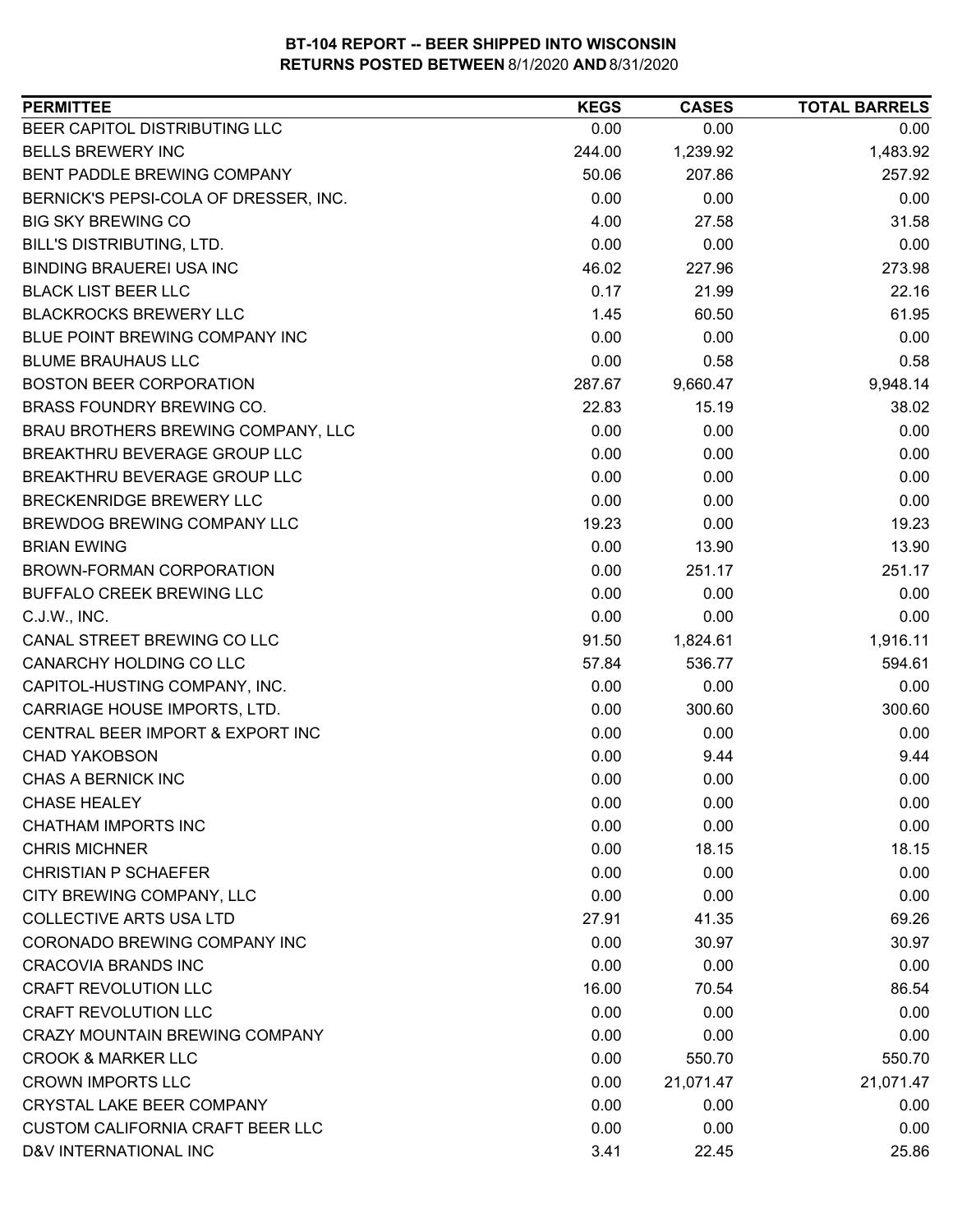| DANGEROUS MAN BREWING COMPANY LLC<br>0.00<br>0.00<br>0.00<br><b>DANNY RAKOVIC</b><br>0.00<br>0.00<br>0.00<br>0.00<br>DE PERE LIQUOR CO LLC<br>0.00<br>0.00<br>0.00<br>DEAN DISTRIBUTING, INC.<br>0.00<br>0.00<br>0.00<br>DEAN DISTRIBUTING, INC.<br>0.00<br>0.00<br>DESCHUTES BREWERY INC<br>50.58<br>367.03<br>316.45<br><b>DESTIHL HOLDINGS LLC</b><br>0.00<br>44.04<br>44.04<br>DETROIT RIVERTOWN BREWING LLC<br>21.67<br>35.78<br>57.45<br>DIAGEO BEER COMPANY USA<br>275.25<br>2,991.30<br>3,266.55<br>DISCOUNT LIQUOR, INC.<br>0.00<br>0.00<br>0.00<br>DOANE DISTRIBUTING, INC.<br>0.00<br>0.00<br>0.00<br>16.67<br>338.63<br>DOGFISH HEAD CRAFT BREWERY LLC<br>321.96<br>0.00<br>DOVETAIL BREWERY INC<br>7.90<br>7.90<br>0.00<br><b>DOYNA LTD</b><br>0.00<br>0.00<br>DREKKER BREWING COMPANY LLC<br>19.50<br>131.42<br>150.92<br>28.68<br>131.59<br>DUVEL MOORTGAT USA LTD<br>102.91<br>1.33<br>13.43<br>DYNAMITE BREWING LLC<br>12.10<br>E & J GALLO WINERY<br>0.00<br>13.03<br>13.03<br>EASTERN LIQUORS USA INC<br>0.00<br>0.00<br>0.00<br><b>EASY STEVE LLC</b><br>0.00<br>0.00<br>0.00<br>EINSTOK BEER COMPANY LP<br>0.00<br>13.41<br>13.41<br>EL DORADO BEVERAGE CO<br>0.00<br>11.25<br>11.25<br>EL SEGUNDO BREWING CO LLC<br>0.00<br>23.23<br>23.23<br>ELYSIAN BREWING COMPANY INC<br>0.00<br>0.00<br>0.00<br>EPIC BREWING COMPANY LLC<br>0.00<br>0.00<br>0.00<br>EPIC BREWING COMPANY LLC<br>16.80<br>3.00<br>13.80<br><b>EQUILIBRIUM BREWERY LLC</b><br>6.37<br>58.62<br>52.25<br>FABIANO BROTHERS - WISCONSIN LLC<br>0.00<br>0.00<br>0.00<br>FAIR STATE BREWING COOPERATIVE<br>0.00<br>0.00<br>0.00<br>FINNEGANS BREW CO LLC<br>0.00<br>0.00<br>0.00<br>0.00<br>0.00<br>0.00<br>FLANIGAN DISTRIBUTING OF DOOR COUNTY, INC.<br><b>FLYING DOG BREWERY LLLP</b><br>0.00<br>0.00<br>0.00<br>FORBIDDEN ROOT, A BENEFIT LLC<br>0.00<br>0.00<br>0.00<br>FOREIGN OBJECTS BEER COMPANY LLC<br>0.00<br>0.00<br>0.00<br>FOUR SEASONS BEER DISTRIBUTORS INC<br>0.00<br>0.00<br>0.00<br>FRANK BEER DISTRIBUTORS, INC.<br>0.00<br>0.00<br>0.00<br>FRANK BEER SOUTH LLC<br>0.00<br>0.00<br>0.00<br>FRANK LIQUOR COMPANY, INC.<br>0.00<br>0.00<br>0.00<br>FRANK LIQUORS OF LA CROSSE, INC.<br>0.00<br>0.00<br>0.00<br>FRED R KARM JR<br>0.00<br>0.00<br>0.00<br>FULTON STREET BREWERY LLC<br>0.00<br>0.00<br>0.00<br><b>G &amp; F DISTRIBUTING INC</b><br>0.00<br>0.00<br>0.00<br>0.00<br>0.00<br><b>G K SKAGGS INC</b><br>0.00<br>GARY'S CORPORATION OF OAK CREEK<br>0.00<br>0.00<br>0.00<br>GELOSO BEVERAGE GROUP LLC<br>30.76<br>30.76<br>0.00 | <b>PERMITTEE</b> | <b>KEGS</b> | <b>CASES</b> | <b>TOTAL BARRELS</b> |
|---------------------------------------------------------------------------------------------------------------------------------------------------------------------------------------------------------------------------------------------------------------------------------------------------------------------------------------------------------------------------------------------------------------------------------------------------------------------------------------------------------------------------------------------------------------------------------------------------------------------------------------------------------------------------------------------------------------------------------------------------------------------------------------------------------------------------------------------------------------------------------------------------------------------------------------------------------------------------------------------------------------------------------------------------------------------------------------------------------------------------------------------------------------------------------------------------------------------------------------------------------------------------------------------------------------------------------------------------------------------------------------------------------------------------------------------------------------------------------------------------------------------------------------------------------------------------------------------------------------------------------------------------------------------------------------------------------------------------------------------------------------------------------------------------------------------------------------------------------------------------------------------------------------------------------------------------------------------------------------------------------------------------------------------------------------------------------------------------------------------------------------------------------------------------------------------------------------------------------------------------------------------------------------------------------------------------------------------------------------------------------------------------------------------------------------------------------------------------------------------------------------------------------------------------|------------------|-------------|--------------|----------------------|
|                                                                                                                                                                                                                                                                                                                                                                                                                                                                                                                                                                                                                                                                                                                                                                                                                                                                                                                                                                                                                                                                                                                                                                                                                                                                                                                                                                                                                                                                                                                                                                                                                                                                                                                                                                                                                                                                                                                                                                                                                                                                                                                                                                                                                                                                                                                                                                                                                                                                                                                                                   |                  |             |              |                      |
|                                                                                                                                                                                                                                                                                                                                                                                                                                                                                                                                                                                                                                                                                                                                                                                                                                                                                                                                                                                                                                                                                                                                                                                                                                                                                                                                                                                                                                                                                                                                                                                                                                                                                                                                                                                                                                                                                                                                                                                                                                                                                                                                                                                                                                                                                                                                                                                                                                                                                                                                                   |                  |             |              |                      |
|                                                                                                                                                                                                                                                                                                                                                                                                                                                                                                                                                                                                                                                                                                                                                                                                                                                                                                                                                                                                                                                                                                                                                                                                                                                                                                                                                                                                                                                                                                                                                                                                                                                                                                                                                                                                                                                                                                                                                                                                                                                                                                                                                                                                                                                                                                                                                                                                                                                                                                                                                   |                  |             |              |                      |
|                                                                                                                                                                                                                                                                                                                                                                                                                                                                                                                                                                                                                                                                                                                                                                                                                                                                                                                                                                                                                                                                                                                                                                                                                                                                                                                                                                                                                                                                                                                                                                                                                                                                                                                                                                                                                                                                                                                                                                                                                                                                                                                                                                                                                                                                                                                                                                                                                                                                                                                                                   |                  |             |              |                      |
|                                                                                                                                                                                                                                                                                                                                                                                                                                                                                                                                                                                                                                                                                                                                                                                                                                                                                                                                                                                                                                                                                                                                                                                                                                                                                                                                                                                                                                                                                                                                                                                                                                                                                                                                                                                                                                                                                                                                                                                                                                                                                                                                                                                                                                                                                                                                                                                                                                                                                                                                                   |                  |             |              |                      |
|                                                                                                                                                                                                                                                                                                                                                                                                                                                                                                                                                                                                                                                                                                                                                                                                                                                                                                                                                                                                                                                                                                                                                                                                                                                                                                                                                                                                                                                                                                                                                                                                                                                                                                                                                                                                                                                                                                                                                                                                                                                                                                                                                                                                                                                                                                                                                                                                                                                                                                                                                   |                  |             |              |                      |
|                                                                                                                                                                                                                                                                                                                                                                                                                                                                                                                                                                                                                                                                                                                                                                                                                                                                                                                                                                                                                                                                                                                                                                                                                                                                                                                                                                                                                                                                                                                                                                                                                                                                                                                                                                                                                                                                                                                                                                                                                                                                                                                                                                                                                                                                                                                                                                                                                                                                                                                                                   |                  |             |              |                      |
|                                                                                                                                                                                                                                                                                                                                                                                                                                                                                                                                                                                                                                                                                                                                                                                                                                                                                                                                                                                                                                                                                                                                                                                                                                                                                                                                                                                                                                                                                                                                                                                                                                                                                                                                                                                                                                                                                                                                                                                                                                                                                                                                                                                                                                                                                                                                                                                                                                                                                                                                                   |                  |             |              |                      |
|                                                                                                                                                                                                                                                                                                                                                                                                                                                                                                                                                                                                                                                                                                                                                                                                                                                                                                                                                                                                                                                                                                                                                                                                                                                                                                                                                                                                                                                                                                                                                                                                                                                                                                                                                                                                                                                                                                                                                                                                                                                                                                                                                                                                                                                                                                                                                                                                                                                                                                                                                   |                  |             |              |                      |
|                                                                                                                                                                                                                                                                                                                                                                                                                                                                                                                                                                                                                                                                                                                                                                                                                                                                                                                                                                                                                                                                                                                                                                                                                                                                                                                                                                                                                                                                                                                                                                                                                                                                                                                                                                                                                                                                                                                                                                                                                                                                                                                                                                                                                                                                                                                                                                                                                                                                                                                                                   |                  |             |              |                      |
|                                                                                                                                                                                                                                                                                                                                                                                                                                                                                                                                                                                                                                                                                                                                                                                                                                                                                                                                                                                                                                                                                                                                                                                                                                                                                                                                                                                                                                                                                                                                                                                                                                                                                                                                                                                                                                                                                                                                                                                                                                                                                                                                                                                                                                                                                                                                                                                                                                                                                                                                                   |                  |             |              |                      |
|                                                                                                                                                                                                                                                                                                                                                                                                                                                                                                                                                                                                                                                                                                                                                                                                                                                                                                                                                                                                                                                                                                                                                                                                                                                                                                                                                                                                                                                                                                                                                                                                                                                                                                                                                                                                                                                                                                                                                                                                                                                                                                                                                                                                                                                                                                                                                                                                                                                                                                                                                   |                  |             |              |                      |
|                                                                                                                                                                                                                                                                                                                                                                                                                                                                                                                                                                                                                                                                                                                                                                                                                                                                                                                                                                                                                                                                                                                                                                                                                                                                                                                                                                                                                                                                                                                                                                                                                                                                                                                                                                                                                                                                                                                                                                                                                                                                                                                                                                                                                                                                                                                                                                                                                                                                                                                                                   |                  |             |              |                      |
|                                                                                                                                                                                                                                                                                                                                                                                                                                                                                                                                                                                                                                                                                                                                                                                                                                                                                                                                                                                                                                                                                                                                                                                                                                                                                                                                                                                                                                                                                                                                                                                                                                                                                                                                                                                                                                                                                                                                                                                                                                                                                                                                                                                                                                                                                                                                                                                                                                                                                                                                                   |                  |             |              |                      |
|                                                                                                                                                                                                                                                                                                                                                                                                                                                                                                                                                                                                                                                                                                                                                                                                                                                                                                                                                                                                                                                                                                                                                                                                                                                                                                                                                                                                                                                                                                                                                                                                                                                                                                                                                                                                                                                                                                                                                                                                                                                                                                                                                                                                                                                                                                                                                                                                                                                                                                                                                   |                  |             |              |                      |
|                                                                                                                                                                                                                                                                                                                                                                                                                                                                                                                                                                                                                                                                                                                                                                                                                                                                                                                                                                                                                                                                                                                                                                                                                                                                                                                                                                                                                                                                                                                                                                                                                                                                                                                                                                                                                                                                                                                                                                                                                                                                                                                                                                                                                                                                                                                                                                                                                                                                                                                                                   |                  |             |              |                      |
|                                                                                                                                                                                                                                                                                                                                                                                                                                                                                                                                                                                                                                                                                                                                                                                                                                                                                                                                                                                                                                                                                                                                                                                                                                                                                                                                                                                                                                                                                                                                                                                                                                                                                                                                                                                                                                                                                                                                                                                                                                                                                                                                                                                                                                                                                                                                                                                                                                                                                                                                                   |                  |             |              |                      |
|                                                                                                                                                                                                                                                                                                                                                                                                                                                                                                                                                                                                                                                                                                                                                                                                                                                                                                                                                                                                                                                                                                                                                                                                                                                                                                                                                                                                                                                                                                                                                                                                                                                                                                                                                                                                                                                                                                                                                                                                                                                                                                                                                                                                                                                                                                                                                                                                                                                                                                                                                   |                  |             |              |                      |
|                                                                                                                                                                                                                                                                                                                                                                                                                                                                                                                                                                                                                                                                                                                                                                                                                                                                                                                                                                                                                                                                                                                                                                                                                                                                                                                                                                                                                                                                                                                                                                                                                                                                                                                                                                                                                                                                                                                                                                                                                                                                                                                                                                                                                                                                                                                                                                                                                                                                                                                                                   |                  |             |              |                      |
|                                                                                                                                                                                                                                                                                                                                                                                                                                                                                                                                                                                                                                                                                                                                                                                                                                                                                                                                                                                                                                                                                                                                                                                                                                                                                                                                                                                                                                                                                                                                                                                                                                                                                                                                                                                                                                                                                                                                                                                                                                                                                                                                                                                                                                                                                                                                                                                                                                                                                                                                                   |                  |             |              |                      |
|                                                                                                                                                                                                                                                                                                                                                                                                                                                                                                                                                                                                                                                                                                                                                                                                                                                                                                                                                                                                                                                                                                                                                                                                                                                                                                                                                                                                                                                                                                                                                                                                                                                                                                                                                                                                                                                                                                                                                                                                                                                                                                                                                                                                                                                                                                                                                                                                                                                                                                                                                   |                  |             |              |                      |
|                                                                                                                                                                                                                                                                                                                                                                                                                                                                                                                                                                                                                                                                                                                                                                                                                                                                                                                                                                                                                                                                                                                                                                                                                                                                                                                                                                                                                                                                                                                                                                                                                                                                                                                                                                                                                                                                                                                                                                                                                                                                                                                                                                                                                                                                                                                                                                                                                                                                                                                                                   |                  |             |              |                      |
|                                                                                                                                                                                                                                                                                                                                                                                                                                                                                                                                                                                                                                                                                                                                                                                                                                                                                                                                                                                                                                                                                                                                                                                                                                                                                                                                                                                                                                                                                                                                                                                                                                                                                                                                                                                                                                                                                                                                                                                                                                                                                                                                                                                                                                                                                                                                                                                                                                                                                                                                                   |                  |             |              |                      |
|                                                                                                                                                                                                                                                                                                                                                                                                                                                                                                                                                                                                                                                                                                                                                                                                                                                                                                                                                                                                                                                                                                                                                                                                                                                                                                                                                                                                                                                                                                                                                                                                                                                                                                                                                                                                                                                                                                                                                                                                                                                                                                                                                                                                                                                                                                                                                                                                                                                                                                                                                   |                  |             |              |                      |
|                                                                                                                                                                                                                                                                                                                                                                                                                                                                                                                                                                                                                                                                                                                                                                                                                                                                                                                                                                                                                                                                                                                                                                                                                                                                                                                                                                                                                                                                                                                                                                                                                                                                                                                                                                                                                                                                                                                                                                                                                                                                                                                                                                                                                                                                                                                                                                                                                                                                                                                                                   |                  |             |              |                      |
|                                                                                                                                                                                                                                                                                                                                                                                                                                                                                                                                                                                                                                                                                                                                                                                                                                                                                                                                                                                                                                                                                                                                                                                                                                                                                                                                                                                                                                                                                                                                                                                                                                                                                                                                                                                                                                                                                                                                                                                                                                                                                                                                                                                                                                                                                                                                                                                                                                                                                                                                                   |                  |             |              |                      |
|                                                                                                                                                                                                                                                                                                                                                                                                                                                                                                                                                                                                                                                                                                                                                                                                                                                                                                                                                                                                                                                                                                                                                                                                                                                                                                                                                                                                                                                                                                                                                                                                                                                                                                                                                                                                                                                                                                                                                                                                                                                                                                                                                                                                                                                                                                                                                                                                                                                                                                                                                   |                  |             |              |                      |
|                                                                                                                                                                                                                                                                                                                                                                                                                                                                                                                                                                                                                                                                                                                                                                                                                                                                                                                                                                                                                                                                                                                                                                                                                                                                                                                                                                                                                                                                                                                                                                                                                                                                                                                                                                                                                                                                                                                                                                                                                                                                                                                                                                                                                                                                                                                                                                                                                                                                                                                                                   |                  |             |              |                      |
|                                                                                                                                                                                                                                                                                                                                                                                                                                                                                                                                                                                                                                                                                                                                                                                                                                                                                                                                                                                                                                                                                                                                                                                                                                                                                                                                                                                                                                                                                                                                                                                                                                                                                                                                                                                                                                                                                                                                                                                                                                                                                                                                                                                                                                                                                                                                                                                                                                                                                                                                                   |                  |             |              |                      |
|                                                                                                                                                                                                                                                                                                                                                                                                                                                                                                                                                                                                                                                                                                                                                                                                                                                                                                                                                                                                                                                                                                                                                                                                                                                                                                                                                                                                                                                                                                                                                                                                                                                                                                                                                                                                                                                                                                                                                                                                                                                                                                                                                                                                                                                                                                                                                                                                                                                                                                                                                   |                  |             |              |                      |
|                                                                                                                                                                                                                                                                                                                                                                                                                                                                                                                                                                                                                                                                                                                                                                                                                                                                                                                                                                                                                                                                                                                                                                                                                                                                                                                                                                                                                                                                                                                                                                                                                                                                                                                                                                                                                                                                                                                                                                                                                                                                                                                                                                                                                                                                                                                                                                                                                                                                                                                                                   |                  |             |              |                      |
|                                                                                                                                                                                                                                                                                                                                                                                                                                                                                                                                                                                                                                                                                                                                                                                                                                                                                                                                                                                                                                                                                                                                                                                                                                                                                                                                                                                                                                                                                                                                                                                                                                                                                                                                                                                                                                                                                                                                                                                                                                                                                                                                                                                                                                                                                                                                                                                                                                                                                                                                                   |                  |             |              |                      |
|                                                                                                                                                                                                                                                                                                                                                                                                                                                                                                                                                                                                                                                                                                                                                                                                                                                                                                                                                                                                                                                                                                                                                                                                                                                                                                                                                                                                                                                                                                                                                                                                                                                                                                                                                                                                                                                                                                                                                                                                                                                                                                                                                                                                                                                                                                                                                                                                                                                                                                                                                   |                  |             |              |                      |
|                                                                                                                                                                                                                                                                                                                                                                                                                                                                                                                                                                                                                                                                                                                                                                                                                                                                                                                                                                                                                                                                                                                                                                                                                                                                                                                                                                                                                                                                                                                                                                                                                                                                                                                                                                                                                                                                                                                                                                                                                                                                                                                                                                                                                                                                                                                                                                                                                                                                                                                                                   |                  |             |              |                      |
|                                                                                                                                                                                                                                                                                                                                                                                                                                                                                                                                                                                                                                                                                                                                                                                                                                                                                                                                                                                                                                                                                                                                                                                                                                                                                                                                                                                                                                                                                                                                                                                                                                                                                                                                                                                                                                                                                                                                                                                                                                                                                                                                                                                                                                                                                                                                                                                                                                                                                                                                                   |                  |             |              |                      |
|                                                                                                                                                                                                                                                                                                                                                                                                                                                                                                                                                                                                                                                                                                                                                                                                                                                                                                                                                                                                                                                                                                                                                                                                                                                                                                                                                                                                                                                                                                                                                                                                                                                                                                                                                                                                                                                                                                                                                                                                                                                                                                                                                                                                                                                                                                                                                                                                                                                                                                                                                   |                  |             |              |                      |
|                                                                                                                                                                                                                                                                                                                                                                                                                                                                                                                                                                                                                                                                                                                                                                                                                                                                                                                                                                                                                                                                                                                                                                                                                                                                                                                                                                                                                                                                                                                                                                                                                                                                                                                                                                                                                                                                                                                                                                                                                                                                                                                                                                                                                                                                                                                                                                                                                                                                                                                                                   |                  |             |              |                      |
|                                                                                                                                                                                                                                                                                                                                                                                                                                                                                                                                                                                                                                                                                                                                                                                                                                                                                                                                                                                                                                                                                                                                                                                                                                                                                                                                                                                                                                                                                                                                                                                                                                                                                                                                                                                                                                                                                                                                                                                                                                                                                                                                                                                                                                                                                                                                                                                                                                                                                                                                                   |                  |             |              |                      |
|                                                                                                                                                                                                                                                                                                                                                                                                                                                                                                                                                                                                                                                                                                                                                                                                                                                                                                                                                                                                                                                                                                                                                                                                                                                                                                                                                                                                                                                                                                                                                                                                                                                                                                                                                                                                                                                                                                                                                                                                                                                                                                                                                                                                                                                                                                                                                                                                                                                                                                                                                   |                  |             |              |                      |
|                                                                                                                                                                                                                                                                                                                                                                                                                                                                                                                                                                                                                                                                                                                                                                                                                                                                                                                                                                                                                                                                                                                                                                                                                                                                                                                                                                                                                                                                                                                                                                                                                                                                                                                                                                                                                                                                                                                                                                                                                                                                                                                                                                                                                                                                                                                                                                                                                                                                                                                                                   |                  |             |              |                      |
|                                                                                                                                                                                                                                                                                                                                                                                                                                                                                                                                                                                                                                                                                                                                                                                                                                                                                                                                                                                                                                                                                                                                                                                                                                                                                                                                                                                                                                                                                                                                                                                                                                                                                                                                                                                                                                                                                                                                                                                                                                                                                                                                                                                                                                                                                                                                                                                                                                                                                                                                                   |                  |             |              |                      |
|                                                                                                                                                                                                                                                                                                                                                                                                                                                                                                                                                                                                                                                                                                                                                                                                                                                                                                                                                                                                                                                                                                                                                                                                                                                                                                                                                                                                                                                                                                                                                                                                                                                                                                                                                                                                                                                                                                                                                                                                                                                                                                                                                                                                                                                                                                                                                                                                                                                                                                                                                   |                  |             |              |                      |
|                                                                                                                                                                                                                                                                                                                                                                                                                                                                                                                                                                                                                                                                                                                                                                                                                                                                                                                                                                                                                                                                                                                                                                                                                                                                                                                                                                                                                                                                                                                                                                                                                                                                                                                                                                                                                                                                                                                                                                                                                                                                                                                                                                                                                                                                                                                                                                                                                                                                                                                                                   |                  |             |              |                      |
|                                                                                                                                                                                                                                                                                                                                                                                                                                                                                                                                                                                                                                                                                                                                                                                                                                                                                                                                                                                                                                                                                                                                                                                                                                                                                                                                                                                                                                                                                                                                                                                                                                                                                                                                                                                                                                                                                                                                                                                                                                                                                                                                                                                                                                                                                                                                                                                                                                                                                                                                                   |                  |             |              |                      |
|                                                                                                                                                                                                                                                                                                                                                                                                                                                                                                                                                                                                                                                                                                                                                                                                                                                                                                                                                                                                                                                                                                                                                                                                                                                                                                                                                                                                                                                                                                                                                                                                                                                                                                                                                                                                                                                                                                                                                                                                                                                                                                                                                                                                                                                                                                                                                                                                                                                                                                                                                   |                  |             |              |                      |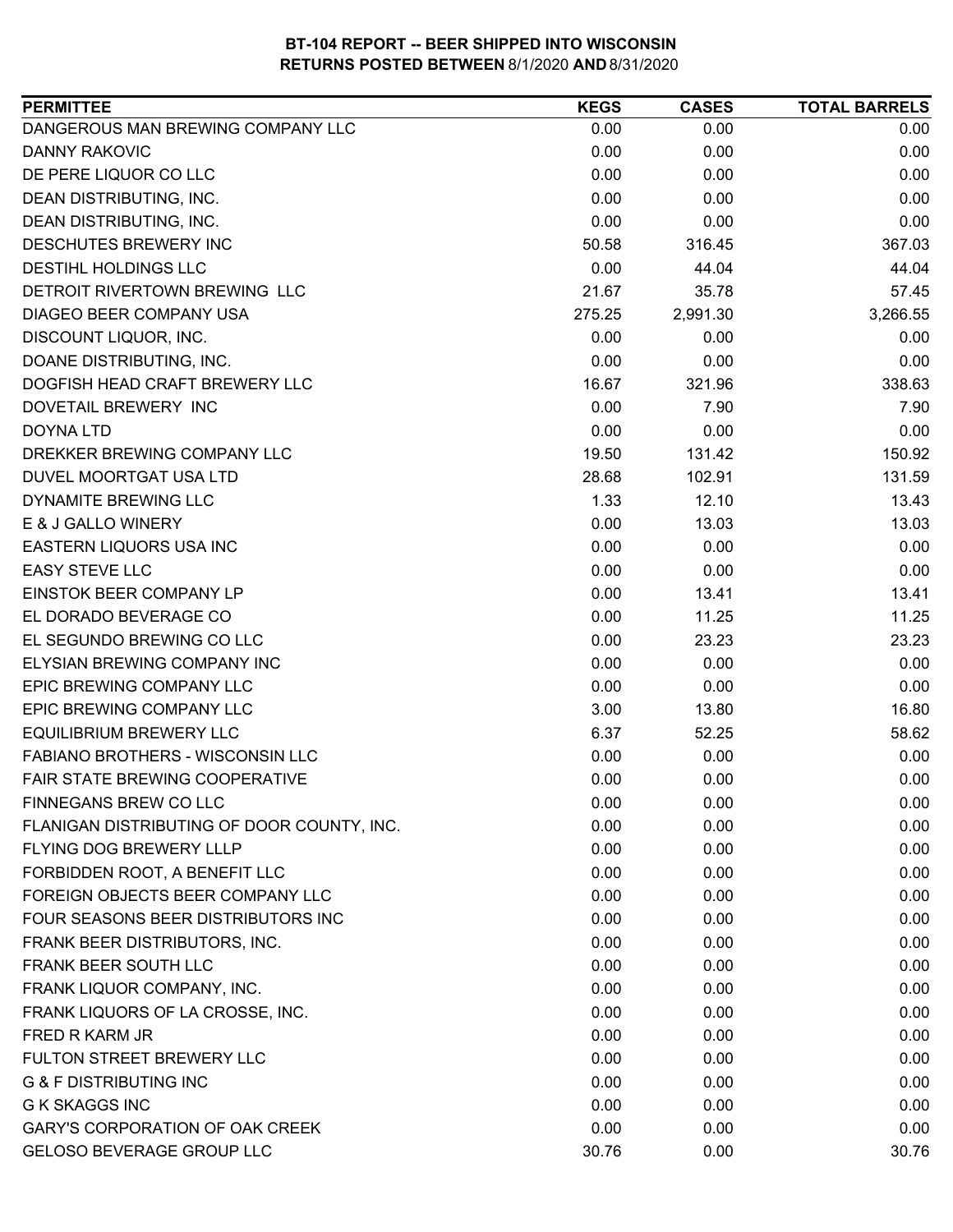| GENERAL BEER DISTRIBUTORS CO.<br>0.00<br>0.00<br>0.00<br>GENERAL BEER DISTRIBUTORS CO. - MILWAUKEE<br>0.00<br>0.00<br>0.00<br>GENERAL BEER-NORTHEAST INC<br>0.00<br>0.00<br>0.00<br>0.00<br>0.00<br>0.00<br><b>GENERAL BEER-NORTHEAST INC</b><br>0.00<br>0.00<br>0.00<br>GENERAL BEER-NORTHWEST, INC.<br>GENERAL BEER-NORTHWEST, INC.<br>0.00<br>0.00<br>0.00<br>GENERAL BEER-NORTHWEST, INC.<br>0.00<br>0.00<br>0.00<br>GENERAL BEVERAGE SALES CO.<br>0.00<br>0.00<br>0.00<br>0.00<br>GENERAL BEVERAGE SALES CO. - OSHKOSH<br>0.00<br>0.00<br>GENERAL BEVERAGE SALES CO.-MILWAUKEE<br>0.00<br>0.00<br>0.00<br><b>GENERATIONS BREWING COMPANY LLC</b><br>0.00<br>0.00<br>0.00<br><b>GEORGE BOZIC JR</b><br>0.00<br>0.00<br>0.00<br>0.00<br><b>GLOBAL VILLAGE IMPORTS LLC</b><br>0.00<br>0.00<br><b>GLORIA R RAGSDALE</b><br>0.00<br>0.00<br>0.00<br><b>GMB PARTNERS LLC</b><br>9.00<br>60.05<br>51.05<br><b>GO CRAFT BIER, INC</b><br>0.00<br>0.00<br>0.00<br>0.00<br><b>GOOD OMEN BOTTLING LLC</b><br>0.00<br>0.00<br><b>GREEN BAY DISTRIBUTORS, INC.</b><br>0.00<br>0.00<br>0.00<br><b>GREEN BENCH BREWING CO LLC</b><br>0.00<br>0.00<br>0.00<br><b>GREGORY S HARDMAN</b><br>0.00<br>4.44<br>4.44<br>H C FOODS CO LTD<br>0.00<br>0.00<br>0.00<br>HARPOON DISTRIBUTING COMPANY<br>0.00<br>0.00<br>0.00<br>HEINEKEN USA INCORPORATED<br>22.56<br>4,941.24<br>4,963.80<br>HENDRICKS BEVERAGE, INC.<br>0.00<br>0.00<br>0.00<br>HIDDEN SPRINGS ALE WORKS<br>0.00<br>0.00<br>0.00<br>HIGH COUNTRY BREWERY INC<br>0.00<br>0.00<br>0.00<br>161.08<br>166.05<br>HOFBRAUHAUS OF AMERICA, LLC<br>4.97<br>HOME BREW MART INC<br>0.00<br>0.00<br>0.00<br>HOP BUTCHER FOR THE WORLD LLC<br>0.00<br>0.00<br>0.00<br><b>ILLYRIAN IMPORT INC</b><br>0.00<br>0.00<br>0.00<br><b>INDEED BREWING COMPANY LLC</b><br>203.72<br>246.72<br>43.00<br><b>INDIAN PEAKS BREWING COMPANY</b><br>21.00<br>182.83<br>203.83<br><b>INTERNATIONAL DISTILLERS &amp; VINTERS LTD</b><br>0.00<br>14.32<br>14.32<br><b>INTERTRADE USA COMPANY</b><br>0.00<br>0.00<br>0.00<br><b>IRENE WAGNER</b><br>22.53<br>26.59<br>49.12<br><b>IRON HORSE BEVERAGE LLC</b><br>0.00<br>0.00<br>0.00<br><b>ISLAND CITY BREWING COMPANY LLC</b><br>0.00<br>0.00<br>0.00<br><b>JAW PROPERTIES LLC</b><br>0.00<br>0.00<br>0.00<br><b>JBR BREWING LLC</b><br>0.00<br>0.00<br>0.00<br><b>JDZ INC</b><br>0.00<br>0.00<br>0.00<br><b>JOHN J COLLETTI</b><br>0.00<br>0.00<br>0.00<br>JOHNSON BROTHERS OF WISCONSIN, INC.<br>0.00<br>0.00<br>0.00<br><b>JOSHUA DETH</b><br>52.50<br>331.91<br>384.41<br><b>JUSTIN STRAYER</b><br>0.00<br>0.00<br>0.00<br>KAY BEER DISTRIBUTING, INC.<br>0.00<br>0.00<br>0.00 | <b>PERMITTEE</b> | <b>KEGS</b> | <b>CASES</b> | <b>TOTAL BARRELS</b> |
|----------------------------------------------------------------------------------------------------------------------------------------------------------------------------------------------------------------------------------------------------------------------------------------------------------------------------------------------------------------------------------------------------------------------------------------------------------------------------------------------------------------------------------------------------------------------------------------------------------------------------------------------------------------------------------------------------------------------------------------------------------------------------------------------------------------------------------------------------------------------------------------------------------------------------------------------------------------------------------------------------------------------------------------------------------------------------------------------------------------------------------------------------------------------------------------------------------------------------------------------------------------------------------------------------------------------------------------------------------------------------------------------------------------------------------------------------------------------------------------------------------------------------------------------------------------------------------------------------------------------------------------------------------------------------------------------------------------------------------------------------------------------------------------------------------------------------------------------------------------------------------------------------------------------------------------------------------------------------------------------------------------------------------------------------------------------------------------------------------------------------------------------------------------------------------------------------------------------------------------------------------------------------------------------------------------------------------------------------------------------------------------------------------------------------------------------------------------------------------------------------------------------------------------------------------------------------------------------------------------------------------------------------|------------------|-------------|--------------|----------------------|
|                                                                                                                                                                                                                                                                                                                                                                                                                                                                                                                                                                                                                                                                                                                                                                                                                                                                                                                                                                                                                                                                                                                                                                                                                                                                                                                                                                                                                                                                                                                                                                                                                                                                                                                                                                                                                                                                                                                                                                                                                                                                                                                                                                                                                                                                                                                                                                                                                                                                                                                                                                                                                                                    |                  |             |              |                      |
|                                                                                                                                                                                                                                                                                                                                                                                                                                                                                                                                                                                                                                                                                                                                                                                                                                                                                                                                                                                                                                                                                                                                                                                                                                                                                                                                                                                                                                                                                                                                                                                                                                                                                                                                                                                                                                                                                                                                                                                                                                                                                                                                                                                                                                                                                                                                                                                                                                                                                                                                                                                                                                                    |                  |             |              |                      |
|                                                                                                                                                                                                                                                                                                                                                                                                                                                                                                                                                                                                                                                                                                                                                                                                                                                                                                                                                                                                                                                                                                                                                                                                                                                                                                                                                                                                                                                                                                                                                                                                                                                                                                                                                                                                                                                                                                                                                                                                                                                                                                                                                                                                                                                                                                                                                                                                                                                                                                                                                                                                                                                    |                  |             |              |                      |
|                                                                                                                                                                                                                                                                                                                                                                                                                                                                                                                                                                                                                                                                                                                                                                                                                                                                                                                                                                                                                                                                                                                                                                                                                                                                                                                                                                                                                                                                                                                                                                                                                                                                                                                                                                                                                                                                                                                                                                                                                                                                                                                                                                                                                                                                                                                                                                                                                                                                                                                                                                                                                                                    |                  |             |              |                      |
|                                                                                                                                                                                                                                                                                                                                                                                                                                                                                                                                                                                                                                                                                                                                                                                                                                                                                                                                                                                                                                                                                                                                                                                                                                                                                                                                                                                                                                                                                                                                                                                                                                                                                                                                                                                                                                                                                                                                                                                                                                                                                                                                                                                                                                                                                                                                                                                                                                                                                                                                                                                                                                                    |                  |             |              |                      |
|                                                                                                                                                                                                                                                                                                                                                                                                                                                                                                                                                                                                                                                                                                                                                                                                                                                                                                                                                                                                                                                                                                                                                                                                                                                                                                                                                                                                                                                                                                                                                                                                                                                                                                                                                                                                                                                                                                                                                                                                                                                                                                                                                                                                                                                                                                                                                                                                                                                                                                                                                                                                                                                    |                  |             |              |                      |
|                                                                                                                                                                                                                                                                                                                                                                                                                                                                                                                                                                                                                                                                                                                                                                                                                                                                                                                                                                                                                                                                                                                                                                                                                                                                                                                                                                                                                                                                                                                                                                                                                                                                                                                                                                                                                                                                                                                                                                                                                                                                                                                                                                                                                                                                                                                                                                                                                                                                                                                                                                                                                                                    |                  |             |              |                      |
|                                                                                                                                                                                                                                                                                                                                                                                                                                                                                                                                                                                                                                                                                                                                                                                                                                                                                                                                                                                                                                                                                                                                                                                                                                                                                                                                                                                                                                                                                                                                                                                                                                                                                                                                                                                                                                                                                                                                                                                                                                                                                                                                                                                                                                                                                                                                                                                                                                                                                                                                                                                                                                                    |                  |             |              |                      |
|                                                                                                                                                                                                                                                                                                                                                                                                                                                                                                                                                                                                                                                                                                                                                                                                                                                                                                                                                                                                                                                                                                                                                                                                                                                                                                                                                                                                                                                                                                                                                                                                                                                                                                                                                                                                                                                                                                                                                                                                                                                                                                                                                                                                                                                                                                                                                                                                                                                                                                                                                                                                                                                    |                  |             |              |                      |
|                                                                                                                                                                                                                                                                                                                                                                                                                                                                                                                                                                                                                                                                                                                                                                                                                                                                                                                                                                                                                                                                                                                                                                                                                                                                                                                                                                                                                                                                                                                                                                                                                                                                                                                                                                                                                                                                                                                                                                                                                                                                                                                                                                                                                                                                                                                                                                                                                                                                                                                                                                                                                                                    |                  |             |              |                      |
|                                                                                                                                                                                                                                                                                                                                                                                                                                                                                                                                                                                                                                                                                                                                                                                                                                                                                                                                                                                                                                                                                                                                                                                                                                                                                                                                                                                                                                                                                                                                                                                                                                                                                                                                                                                                                                                                                                                                                                                                                                                                                                                                                                                                                                                                                                                                                                                                                                                                                                                                                                                                                                                    |                  |             |              |                      |
|                                                                                                                                                                                                                                                                                                                                                                                                                                                                                                                                                                                                                                                                                                                                                                                                                                                                                                                                                                                                                                                                                                                                                                                                                                                                                                                                                                                                                                                                                                                                                                                                                                                                                                                                                                                                                                                                                                                                                                                                                                                                                                                                                                                                                                                                                                                                                                                                                                                                                                                                                                                                                                                    |                  |             |              |                      |
|                                                                                                                                                                                                                                                                                                                                                                                                                                                                                                                                                                                                                                                                                                                                                                                                                                                                                                                                                                                                                                                                                                                                                                                                                                                                                                                                                                                                                                                                                                                                                                                                                                                                                                                                                                                                                                                                                                                                                                                                                                                                                                                                                                                                                                                                                                                                                                                                                                                                                                                                                                                                                                                    |                  |             |              |                      |
|                                                                                                                                                                                                                                                                                                                                                                                                                                                                                                                                                                                                                                                                                                                                                                                                                                                                                                                                                                                                                                                                                                                                                                                                                                                                                                                                                                                                                                                                                                                                                                                                                                                                                                                                                                                                                                                                                                                                                                                                                                                                                                                                                                                                                                                                                                                                                                                                                                                                                                                                                                                                                                                    |                  |             |              |                      |
|                                                                                                                                                                                                                                                                                                                                                                                                                                                                                                                                                                                                                                                                                                                                                                                                                                                                                                                                                                                                                                                                                                                                                                                                                                                                                                                                                                                                                                                                                                                                                                                                                                                                                                                                                                                                                                                                                                                                                                                                                                                                                                                                                                                                                                                                                                                                                                                                                                                                                                                                                                                                                                                    |                  |             |              |                      |
|                                                                                                                                                                                                                                                                                                                                                                                                                                                                                                                                                                                                                                                                                                                                                                                                                                                                                                                                                                                                                                                                                                                                                                                                                                                                                                                                                                                                                                                                                                                                                                                                                                                                                                                                                                                                                                                                                                                                                                                                                                                                                                                                                                                                                                                                                                                                                                                                                                                                                                                                                                                                                                                    |                  |             |              |                      |
|                                                                                                                                                                                                                                                                                                                                                                                                                                                                                                                                                                                                                                                                                                                                                                                                                                                                                                                                                                                                                                                                                                                                                                                                                                                                                                                                                                                                                                                                                                                                                                                                                                                                                                                                                                                                                                                                                                                                                                                                                                                                                                                                                                                                                                                                                                                                                                                                                                                                                                                                                                                                                                                    |                  |             |              |                      |
|                                                                                                                                                                                                                                                                                                                                                                                                                                                                                                                                                                                                                                                                                                                                                                                                                                                                                                                                                                                                                                                                                                                                                                                                                                                                                                                                                                                                                                                                                                                                                                                                                                                                                                                                                                                                                                                                                                                                                                                                                                                                                                                                                                                                                                                                                                                                                                                                                                                                                                                                                                                                                                                    |                  |             |              |                      |
|                                                                                                                                                                                                                                                                                                                                                                                                                                                                                                                                                                                                                                                                                                                                                                                                                                                                                                                                                                                                                                                                                                                                                                                                                                                                                                                                                                                                                                                                                                                                                                                                                                                                                                                                                                                                                                                                                                                                                                                                                                                                                                                                                                                                                                                                                                                                                                                                                                                                                                                                                                                                                                                    |                  |             |              |                      |
|                                                                                                                                                                                                                                                                                                                                                                                                                                                                                                                                                                                                                                                                                                                                                                                                                                                                                                                                                                                                                                                                                                                                                                                                                                                                                                                                                                                                                                                                                                                                                                                                                                                                                                                                                                                                                                                                                                                                                                                                                                                                                                                                                                                                                                                                                                                                                                                                                                                                                                                                                                                                                                                    |                  |             |              |                      |
|                                                                                                                                                                                                                                                                                                                                                                                                                                                                                                                                                                                                                                                                                                                                                                                                                                                                                                                                                                                                                                                                                                                                                                                                                                                                                                                                                                                                                                                                                                                                                                                                                                                                                                                                                                                                                                                                                                                                                                                                                                                                                                                                                                                                                                                                                                                                                                                                                                                                                                                                                                                                                                                    |                  |             |              |                      |
|                                                                                                                                                                                                                                                                                                                                                                                                                                                                                                                                                                                                                                                                                                                                                                                                                                                                                                                                                                                                                                                                                                                                                                                                                                                                                                                                                                                                                                                                                                                                                                                                                                                                                                                                                                                                                                                                                                                                                                                                                                                                                                                                                                                                                                                                                                                                                                                                                                                                                                                                                                                                                                                    |                  |             |              |                      |
|                                                                                                                                                                                                                                                                                                                                                                                                                                                                                                                                                                                                                                                                                                                                                                                                                                                                                                                                                                                                                                                                                                                                                                                                                                                                                                                                                                                                                                                                                                                                                                                                                                                                                                                                                                                                                                                                                                                                                                                                                                                                                                                                                                                                                                                                                                                                                                                                                                                                                                                                                                                                                                                    |                  |             |              |                      |
|                                                                                                                                                                                                                                                                                                                                                                                                                                                                                                                                                                                                                                                                                                                                                                                                                                                                                                                                                                                                                                                                                                                                                                                                                                                                                                                                                                                                                                                                                                                                                                                                                                                                                                                                                                                                                                                                                                                                                                                                                                                                                                                                                                                                                                                                                                                                                                                                                                                                                                                                                                                                                                                    |                  |             |              |                      |
|                                                                                                                                                                                                                                                                                                                                                                                                                                                                                                                                                                                                                                                                                                                                                                                                                                                                                                                                                                                                                                                                                                                                                                                                                                                                                                                                                                                                                                                                                                                                                                                                                                                                                                                                                                                                                                                                                                                                                                                                                                                                                                                                                                                                                                                                                                                                                                                                                                                                                                                                                                                                                                                    |                  |             |              |                      |
|                                                                                                                                                                                                                                                                                                                                                                                                                                                                                                                                                                                                                                                                                                                                                                                                                                                                                                                                                                                                                                                                                                                                                                                                                                                                                                                                                                                                                                                                                                                                                                                                                                                                                                                                                                                                                                                                                                                                                                                                                                                                                                                                                                                                                                                                                                                                                                                                                                                                                                                                                                                                                                                    |                  |             |              |                      |
|                                                                                                                                                                                                                                                                                                                                                                                                                                                                                                                                                                                                                                                                                                                                                                                                                                                                                                                                                                                                                                                                                                                                                                                                                                                                                                                                                                                                                                                                                                                                                                                                                                                                                                                                                                                                                                                                                                                                                                                                                                                                                                                                                                                                                                                                                                                                                                                                                                                                                                                                                                                                                                                    |                  |             |              |                      |
|                                                                                                                                                                                                                                                                                                                                                                                                                                                                                                                                                                                                                                                                                                                                                                                                                                                                                                                                                                                                                                                                                                                                                                                                                                                                                                                                                                                                                                                                                                                                                                                                                                                                                                                                                                                                                                                                                                                                                                                                                                                                                                                                                                                                                                                                                                                                                                                                                                                                                                                                                                                                                                                    |                  |             |              |                      |
|                                                                                                                                                                                                                                                                                                                                                                                                                                                                                                                                                                                                                                                                                                                                                                                                                                                                                                                                                                                                                                                                                                                                                                                                                                                                                                                                                                                                                                                                                                                                                                                                                                                                                                                                                                                                                                                                                                                                                                                                                                                                                                                                                                                                                                                                                                                                                                                                                                                                                                                                                                                                                                                    |                  |             |              |                      |
|                                                                                                                                                                                                                                                                                                                                                                                                                                                                                                                                                                                                                                                                                                                                                                                                                                                                                                                                                                                                                                                                                                                                                                                                                                                                                                                                                                                                                                                                                                                                                                                                                                                                                                                                                                                                                                                                                                                                                                                                                                                                                                                                                                                                                                                                                                                                                                                                                                                                                                                                                                                                                                                    |                  |             |              |                      |
|                                                                                                                                                                                                                                                                                                                                                                                                                                                                                                                                                                                                                                                                                                                                                                                                                                                                                                                                                                                                                                                                                                                                                                                                                                                                                                                                                                                                                                                                                                                                                                                                                                                                                                                                                                                                                                                                                                                                                                                                                                                                                                                                                                                                                                                                                                                                                                                                                                                                                                                                                                                                                                                    |                  |             |              |                      |
|                                                                                                                                                                                                                                                                                                                                                                                                                                                                                                                                                                                                                                                                                                                                                                                                                                                                                                                                                                                                                                                                                                                                                                                                                                                                                                                                                                                                                                                                                                                                                                                                                                                                                                                                                                                                                                                                                                                                                                                                                                                                                                                                                                                                                                                                                                                                                                                                                                                                                                                                                                                                                                                    |                  |             |              |                      |
|                                                                                                                                                                                                                                                                                                                                                                                                                                                                                                                                                                                                                                                                                                                                                                                                                                                                                                                                                                                                                                                                                                                                                                                                                                                                                                                                                                                                                                                                                                                                                                                                                                                                                                                                                                                                                                                                                                                                                                                                                                                                                                                                                                                                                                                                                                                                                                                                                                                                                                                                                                                                                                                    |                  |             |              |                      |
|                                                                                                                                                                                                                                                                                                                                                                                                                                                                                                                                                                                                                                                                                                                                                                                                                                                                                                                                                                                                                                                                                                                                                                                                                                                                                                                                                                                                                                                                                                                                                                                                                                                                                                                                                                                                                                                                                                                                                                                                                                                                                                                                                                                                                                                                                                                                                                                                                                                                                                                                                                                                                                                    |                  |             |              |                      |
|                                                                                                                                                                                                                                                                                                                                                                                                                                                                                                                                                                                                                                                                                                                                                                                                                                                                                                                                                                                                                                                                                                                                                                                                                                                                                                                                                                                                                                                                                                                                                                                                                                                                                                                                                                                                                                                                                                                                                                                                                                                                                                                                                                                                                                                                                                                                                                                                                                                                                                                                                                                                                                                    |                  |             |              |                      |
|                                                                                                                                                                                                                                                                                                                                                                                                                                                                                                                                                                                                                                                                                                                                                                                                                                                                                                                                                                                                                                                                                                                                                                                                                                                                                                                                                                                                                                                                                                                                                                                                                                                                                                                                                                                                                                                                                                                                                                                                                                                                                                                                                                                                                                                                                                                                                                                                                                                                                                                                                                                                                                                    |                  |             |              |                      |
|                                                                                                                                                                                                                                                                                                                                                                                                                                                                                                                                                                                                                                                                                                                                                                                                                                                                                                                                                                                                                                                                                                                                                                                                                                                                                                                                                                                                                                                                                                                                                                                                                                                                                                                                                                                                                                                                                                                                                                                                                                                                                                                                                                                                                                                                                                                                                                                                                                                                                                                                                                                                                                                    |                  |             |              |                      |
|                                                                                                                                                                                                                                                                                                                                                                                                                                                                                                                                                                                                                                                                                                                                                                                                                                                                                                                                                                                                                                                                                                                                                                                                                                                                                                                                                                                                                                                                                                                                                                                                                                                                                                                                                                                                                                                                                                                                                                                                                                                                                                                                                                                                                                                                                                                                                                                                                                                                                                                                                                                                                                                    |                  |             |              |                      |
|                                                                                                                                                                                                                                                                                                                                                                                                                                                                                                                                                                                                                                                                                                                                                                                                                                                                                                                                                                                                                                                                                                                                                                                                                                                                                                                                                                                                                                                                                                                                                                                                                                                                                                                                                                                                                                                                                                                                                                                                                                                                                                                                                                                                                                                                                                                                                                                                                                                                                                                                                                                                                                                    |                  |             |              |                      |
|                                                                                                                                                                                                                                                                                                                                                                                                                                                                                                                                                                                                                                                                                                                                                                                                                                                                                                                                                                                                                                                                                                                                                                                                                                                                                                                                                                                                                                                                                                                                                                                                                                                                                                                                                                                                                                                                                                                                                                                                                                                                                                                                                                                                                                                                                                                                                                                                                                                                                                                                                                                                                                                    |                  |             |              |                      |
|                                                                                                                                                                                                                                                                                                                                                                                                                                                                                                                                                                                                                                                                                                                                                                                                                                                                                                                                                                                                                                                                                                                                                                                                                                                                                                                                                                                                                                                                                                                                                                                                                                                                                                                                                                                                                                                                                                                                                                                                                                                                                                                                                                                                                                                                                                                                                                                                                                                                                                                                                                                                                                                    |                  |             |              |                      |
|                                                                                                                                                                                                                                                                                                                                                                                                                                                                                                                                                                                                                                                                                                                                                                                                                                                                                                                                                                                                                                                                                                                                                                                                                                                                                                                                                                                                                                                                                                                                                                                                                                                                                                                                                                                                                                                                                                                                                                                                                                                                                                                                                                                                                                                                                                                                                                                                                                                                                                                                                                                                                                                    |                  |             |              |                      |
|                                                                                                                                                                                                                                                                                                                                                                                                                                                                                                                                                                                                                                                                                                                                                                                                                                                                                                                                                                                                                                                                                                                                                                                                                                                                                                                                                                                                                                                                                                                                                                                                                                                                                                                                                                                                                                                                                                                                                                                                                                                                                                                                                                                                                                                                                                                                                                                                                                                                                                                                                                                                                                                    |                  |             |              |                      |
|                                                                                                                                                                                                                                                                                                                                                                                                                                                                                                                                                                                                                                                                                                                                                                                                                                                                                                                                                                                                                                                                                                                                                                                                                                                                                                                                                                                                                                                                                                                                                                                                                                                                                                                                                                                                                                                                                                                                                                                                                                                                                                                                                                                                                                                                                                                                                                                                                                                                                                                                                                                                                                                    |                  |             |              |                      |
|                                                                                                                                                                                                                                                                                                                                                                                                                                                                                                                                                                                                                                                                                                                                                                                                                                                                                                                                                                                                                                                                                                                                                                                                                                                                                                                                                                                                                                                                                                                                                                                                                                                                                                                                                                                                                                                                                                                                                                                                                                                                                                                                                                                                                                                                                                                                                                                                                                                                                                                                                                                                                                                    |                  |             |              |                      |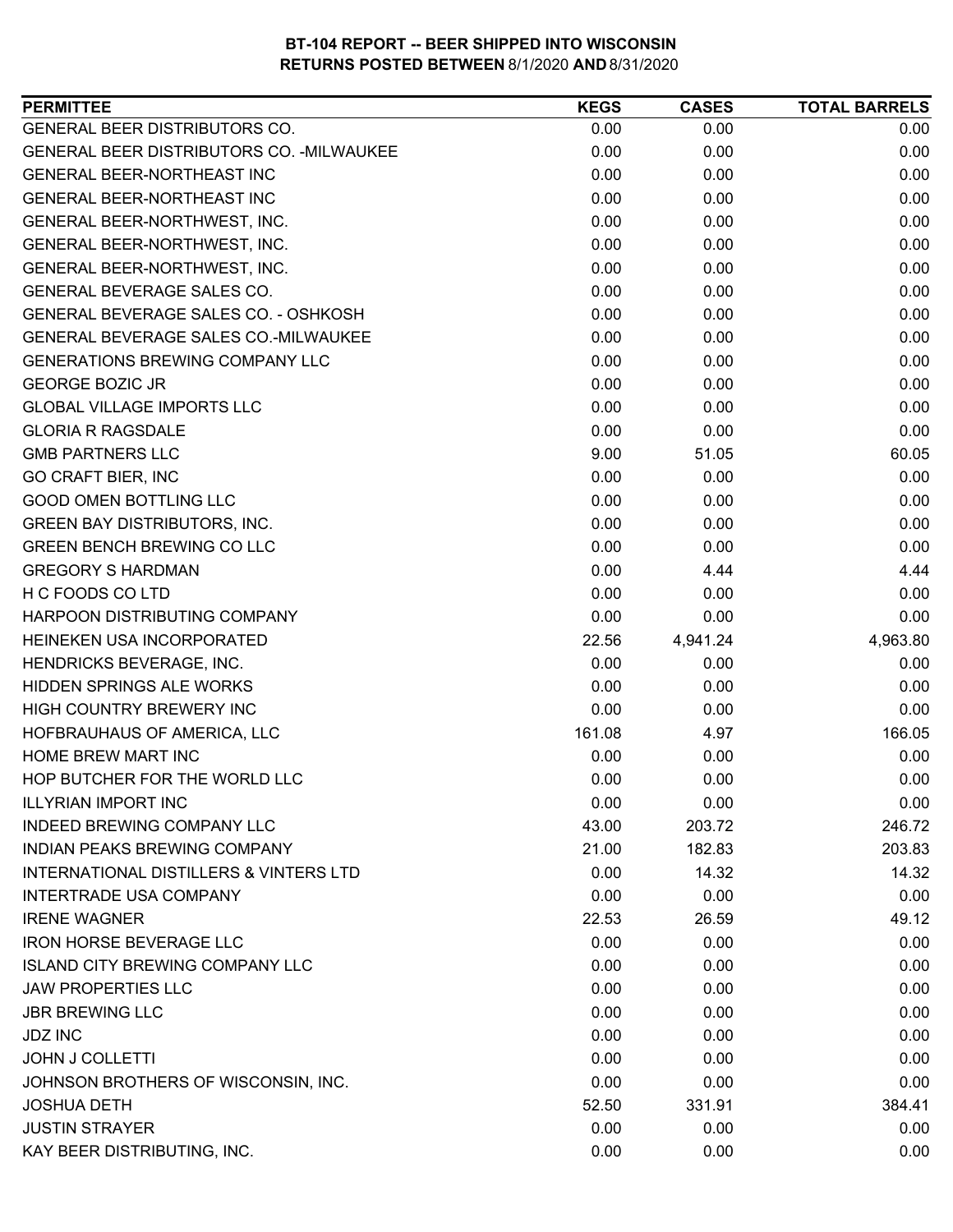| <b>PERMITTEE</b>                      | <b>KEGS</b> | <b>CASES</b> | <b>TOTAL BARRELS</b> |
|---------------------------------------|-------------|--------------|----------------------|
| KEWEENAW BREWING CO LLC               | 160.00      | 219.56       | 379.56               |
| KINGS AND CONVICTS BP LLC             | 5.33        | 29.02        | 34.35                |
| KLOCKOW BREWING COMPANY INC           | 0.00        | 0.00         | 0.00                 |
| KOJIMA & INTERNATIONAL ASSOCIATES INC | 0.00        | 0.00         | 0.00                 |
| KREBS BREWING CO., INC.               | 0.00        | 6.53         | 6.53                 |
| <b>KRISTOFFER R RUSCH</b>             | 0.00        | 0.00         | 0.00                 |
| <b>KROMBACHER USA LLC</b>             | 0.00        | 0.00         | 0.00                 |
| KYSELA PERE ET FILS LTD               | 0.00        | 0.00         | 0.00                 |
| LA CROSSE BEVERAGE LLC                | 0.00        | 0.00         | 0.00                 |
| <b>LAGUNITAS BREWING CO</b>           | 32.00       | 532.30       | 564.30               |
| LEE BEVERAGE OF WISCONSIN LLC         | 0.00        | 0.00         | 0.00                 |
| LEE BEVERAGE OF WISCONSIN LLC         | 0.00        | 0.00         | 0.00                 |
| LEE BEVERAGE OF WISCONSIN LLC         | 0.00        | 0.00         | 0.00                 |
| LEFT COAST BREWING CO                 | 0.00        | 0.00         | 0.00                 |
| LENA BEVERAGE COMPANY                 | 0.00        | 0.00         | 0.00                 |
| LIFT BRIDGE BREWING TECHNOLOGIES LLC  | 80.51       | 194.00       | 274.51               |
| LISTERMANN MFG CO. INC.               | 0.00        | 0.00         | 0.00                 |
| <b>LONGSTOCK III LLC</b>              | 0.00        | 0.00         | 0.00                 |
| LOUIS GLUNZ BEER INC                  | 20.04       | 58.03        | 78.07                |
| <b>LUPULIN BREWING LLC</b>            | 23.34       | 58.30        | 81.64                |
| LYTT LLC                              | 0.00        | 31.36        | 31.36                |
| MAINE BEER COMPANY, LLC               | 0.00        | 0.00         | 0.00                 |
| <b>MANKATO BREWERY LLC</b>            | 0.00        | 0.65         | 0.65                 |
| MARK ANTHONY BRANDS INC.              | 0.00        | 14,639.98    | 14,639.98            |
| MASSACHUSETTS BEVERAGE ALLIANCE LLC   | 0.00        | 0.00         | 0.00                 |
| <b>MATT BREWING CO INC</b>            | 0.00        | 0.00         | 0.00                 |
| MERCENARY BREWERY & DISTILLERY LLC    | 22.00       | 49.57        | 71.57                |
| MERCHANT DU VIN CORPORATION           | 0.94        | 56.22        | 57.16                |
| METROPOLITAN BREWING LLC              | 1.50        | 6.14         | 7.64                 |
| <b>MHW LTD</b>                        | 0.34        | 2.03         | 2.37                 |
| MIA BREWERY CO. INC.                  | 3.33        | 11.30        | 14.63                |
| MICHAEL G ANSAY                       | 0.00        | 0.00         | 0.00                 |
| MICHAUD DISTRIBUTING INC              | 0.00        | 0.00         | 0.00                 |
| MIGHTY SWELL COCKTAIL COMPANY LLC     | 0.00        | 317.05       | 317.05               |
| MIKERPHONE BREWING LLC                | 0.95        | 11.00        | 11.95                |
| MODERN TIMES DRINKS, INC              | 0.00        | 0.00         | 0.00                 |
| MOLSON COORS BEVERAGE COMPANY USA LLC | 498.75      | 9,063.43     | 9,562.18             |
| MONKLESS BREWING LLC                  | 0.00        | 0.00         | 0.00                 |
| MOOSE LAKE BREWING CO., LLC           | 1.55        | 0.00         | 1.55                 |
| MOR-DALL ENTERPRISES INC.             | 0.00        | 0.00         | 0.00                 |
| MOTHER LODE BREWING LLC               | 0.00        | 0.00         | 0.00                 |
| MOUNTAINEER HOLDINGS LLC              | 0.00        | 0.00         | 0.00                 |
| MUTUAL WHOLESALE LIQUOR INC           | 0.00        | 0.00         | 0.00                 |
| <b>NDC SYSTEMS LP</b>                 | 180.37      | 0.00         | 180.37               |
| NEBRASKA BREWING CO INC               | 0.00        | 0.00         | 0.00                 |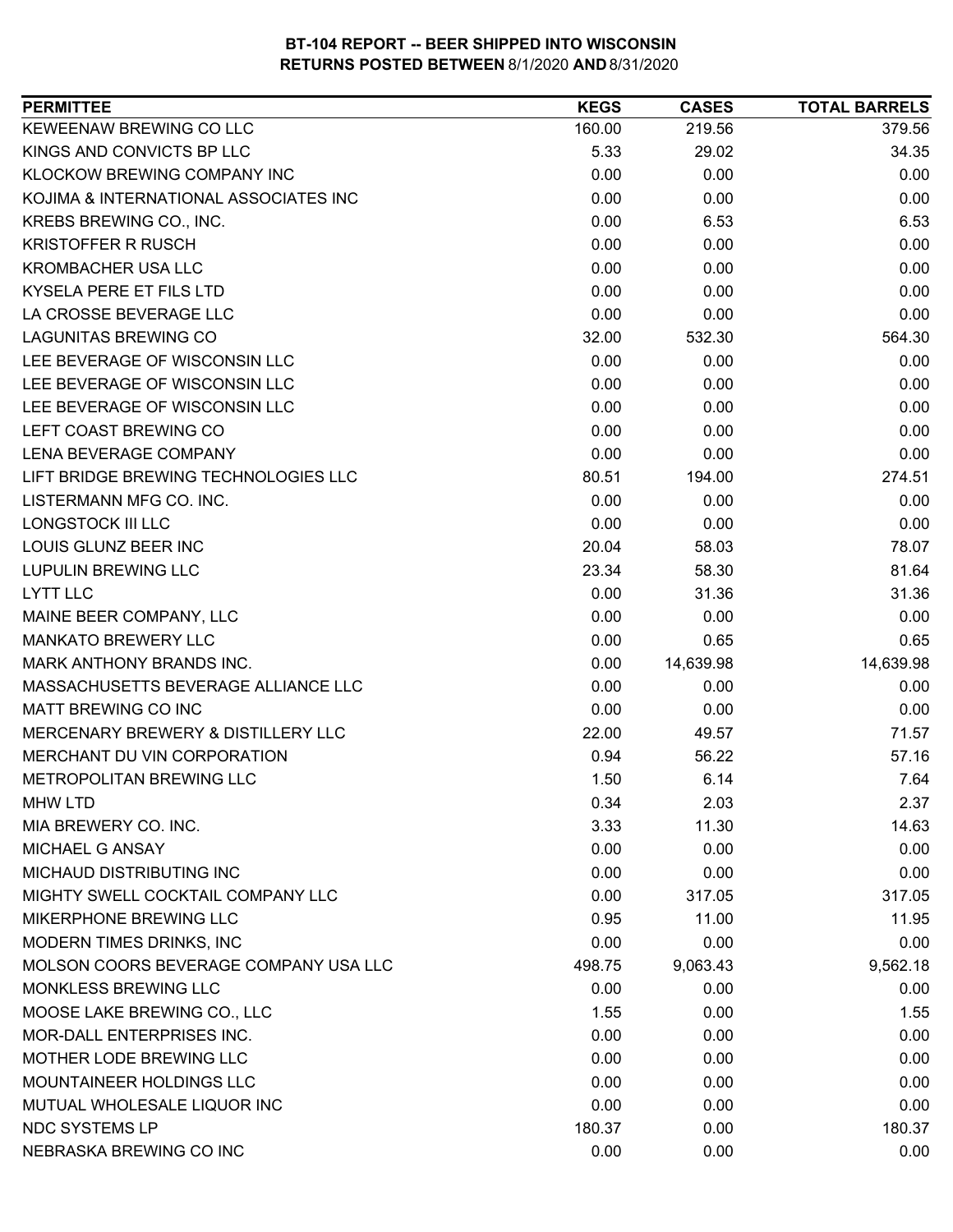| <b>PERMITTEE</b>                     | <b>KEGS</b> | <b>CASES</b> | <b>TOTAL BARRELS</b> |
|--------------------------------------|-------------|--------------|----------------------|
| NEW BELGIUM BREWING COMPANY INC      | 162.00      | 1,510.98     | 1,672.98             |
| NEW HOLLAND BREWING CO LLC           | 0.00        | 0.00         | 0.00                 |
| NEW YORK MUTUAL TRADING CO INC       | 0.00        | 0.00         | 0.00                 |
| NOELKE DISTRIBUTORS, INC.            | 0.00        | 0.00         | 0.00                 |
| NORTH COAST BREWING CO INC           | 4.00        | 63.69        | 67.69                |
| NOUVEAU VENTURES LLC                 | 0.00        | 0.00         | 0.00                 |
| ODELL BREWING COMPANY                | 29.50       | 236.62       | 266.12               |
| OFF-KILTER BREWING INC               | 0.00        | 0.00         | 0.00                 |
| ON TOUR BREWING COMPANY LLC          | 0.00        | 0.00         | 0.00                 |
| ONION PUB & BREWERY INC              | 0.00        | 0.00         | 0.00                 |
| OREGON BREWING COMPANY INC           | 10.14       | 188.02       | 198.16               |
| OTT SCHWEITZER DISTRIBUTORSHIP, INC. | 0.00        | 0.00         | 0.00                 |
| PABST BREWING COMPANY, LLC           | 49.33       | 1,932.31     | 1,981.64             |
| PALS BREWING COMPANY, LLC            | 0.00        | 0.00         | 0.00                 |
| PAMPA BEVERAGES LLC                  | 0.00        | 0.00         | 0.00                 |
| PARK RIDGE DISTRIBUTING, INC.        | 0.00        | 0.00         | 0.00                 |
| PATERNO IMPORTS LTD                  | 0.00        | 0.00         | 0.00                 |
| PAULANER USA LLC                     | 140.62      | 799.11       | 939.73               |
| PECATONICA TAP HOUSE COMPANY         | 0.00        | 0.00         | 0.00                 |
| PEHLER DISTRIBUTING, INC.            | 0.00        | 0.00         | 0.00                 |
| PERENNIAL PARTNERS LLC               | 0.00        | 0.00         | 0.00                 |
| PHIL KNUTSEN                         | 0.00        | 0.00         | 0.00                 |
| PHILLIPS WINE COMPANY                | 0.00        | 0.00         | 0.00                 |
| PIPEWORKS PRODUCTION LLC             | 0.00        | 0.00         | 0.00                 |
| PRO-LIQUITECH LLC                    | 0.00        | 0.00         | 0.00                 |
| RATAS WHOLESALE LIQUOR COMPANY       | 0.00        | 0.00         | 0.00                 |
| RENEGADE BREWING COMPANY LLC         | 0.00        | 0.00         | 0.00                 |
| RHINEGEIST, LLC                      | 2.50        | 56.61        | 59.11                |
| RIO BRAVO BREWING COMPANY            | 0.00        | 0.00         | 0.00                 |
| S. & S. DISTRIBUTING, INC.           | 0.00        | 0.00         | 0.00                 |
| S. & S. DISTRIBUTING, INC.           | 0.00        | 0.00         | 0.00                 |
| SAPPORO USA INC                      | 0.00        | 83.55        | 83.55                |
| SARATOGA LIQUOR CO., INC.            | 0.00        | 0.00         | 0.00                 |
| SAUGATUCK BREWING COMPANY INC        | 22.67       | 73.20        | 95.87                |
| <b>SHANE WELCH</b>                   | 0.00        | 60.39        | 60.39                |
| SHELTON BROTHERS INC                 | 0.00        | 0.00         | 0.00                 |
| SIERRA NEVADA BREWING COMPANY        | 59.47       | 1,120.33     | 1,179.80             |
| SINGHA NORTH AMERICA INC             | 0.00        | 0.00         | 0.00                 |
| SLEEPING GIANT BREWING COMPANY LLC   | 4.00        | 18.16        | 22.16                |
| SOCIABLE CIDER WERKS LLC             | 0.00        | 0.00         | 0.00                 |
| SOLEMN OATH BREWERY LLC              | 4.00        | 8.97         | 12.97                |
| SOUTHERN GRIST BREWING COMPANY       | 0.00        | 0.00         | 0.00                 |
| SOUTHERN TIER BREWING COMPANY LLC    | 23.68       | 129.89       | 153.57               |
| SP3 LLC                              | 0.00        | 0.00         | 0.00                 |
| SPIRAL BREWERY LLC                   | 0.17        | 2.91         | 3.08                 |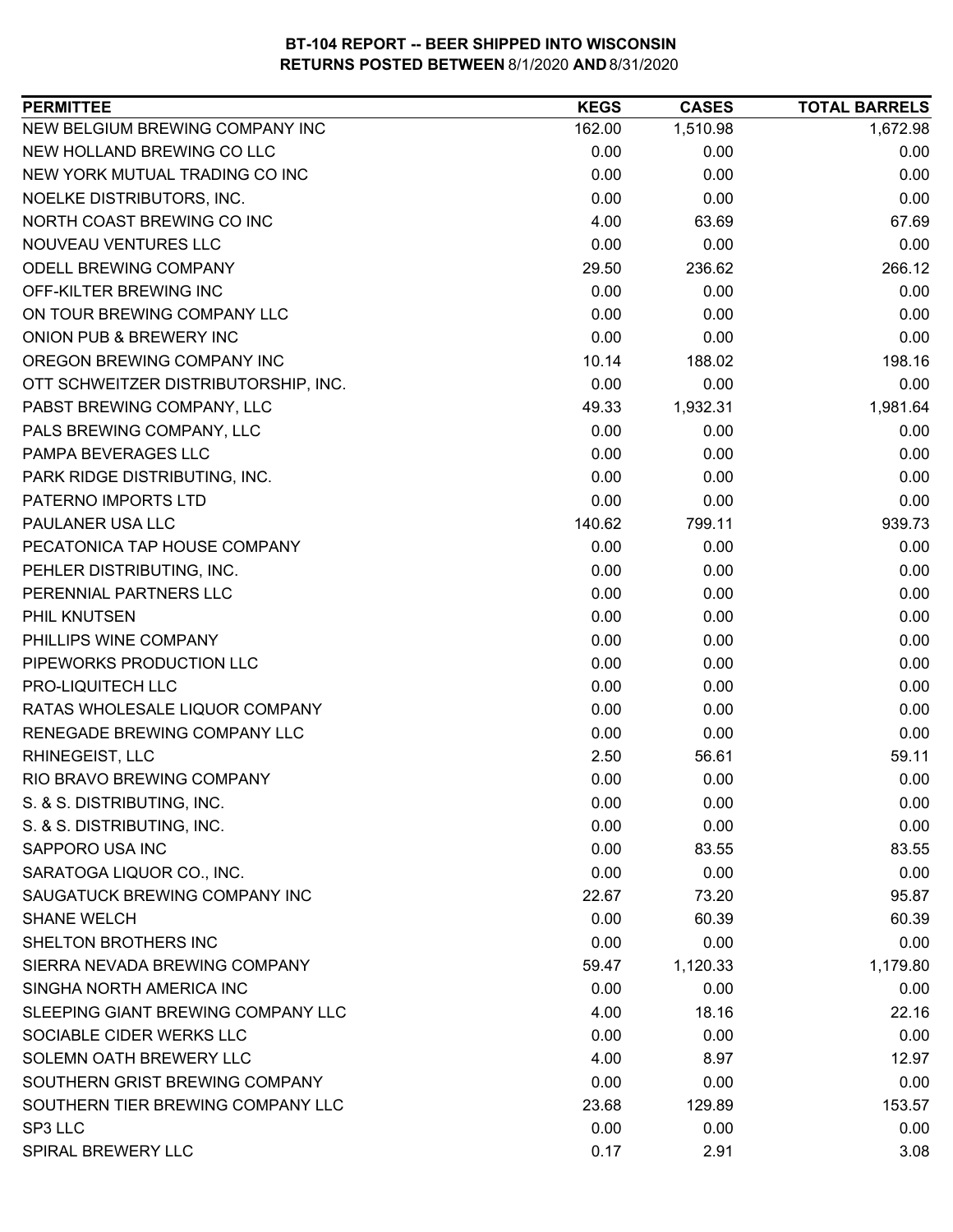| SRB OPERATIONS LLC<br>0.00<br>0.00<br>0.00<br>74.32<br>398.73<br>324.41<br>0.00<br>STANLEY STAWSKI DIST CO INC<br>12.68<br>12.68<br>0.00<br>19.83<br>19.83<br>STONE BREWING CO LLC<br>33.67<br>205.51<br>171.84<br>SUGAR CREEK ACQUISITION LLC<br>0.00<br>0.00<br>0.00<br><b>SUMMIT BREWING COMPANY</b><br>171.00<br>723.31<br>552.31<br>0.00<br>0.00<br>0.00<br>307.50<br>607.59<br>915.09<br>SURVILLE ENTERPRISES CORP<br>0.00<br>0.00<br>0.00<br>SYLWESTER KOLAKOWSKI<br>0.00<br>0.00<br>0.00<br>TABLEBLUFF BREWING CO INC<br>0.00<br>0.00<br>0.00<br><b>TERRAPIN BEER COMPANY LLC</b><br>41.67<br>282.48<br>324.15<br>THE BROOKLYN BREWERY CORPORATION<br>0.00<br>0.00<br>0.00<br>THE BRUERY LLC<br>0.00<br>7.98<br>7.98<br>THE CHURCH STREET BREWING COMPANY LLC<br>0.00<br>0.00<br>0.00<br>0.00<br>THE FLORIDA BREWERY, INC.<br>8.75<br>8.75<br>THE GAMBRINUS COMPANY<br>503.18<br>95.00<br>408.18<br>THE GREAT LAKES BREWING CO<br>121.49<br>169.33<br>47.84<br>THE R.S. LIPMAN COMPANY<br>0.00<br>0.00<br>0.00<br>0.00<br>THOMAS A DORAIRAJ<br>0.00<br>0.00<br>THREE FLOYDS BREWING LLC<br>425.10<br>88.33<br>336.77<br><b>TODD FYTEN</b><br>0.00<br>0.00<br>0.00<br><b>TOPPLING GOLIATH INC</b><br>377.40<br>416.73<br>39.33<br><b>TORI-VERDI GROUP LLC</b><br>0.00<br>0.00<br>0.00<br>TRIANGLE DISTRIBUTING COMPANY, INC.<br>0.00<br>0.00<br>0.00<br><b>TROIKA BREWING COMPANY LLC</b><br>0.00<br>0.00<br>0.00<br><b>TRUCKEE CRAFT BREWING</b><br>14.55<br>3.67<br>10.88<br>TWO BEERS BREWING CO LLC<br>0.00<br>0.00<br>0.00<br><b>TWO BROTHERS BREWING COMPANY</b><br>0.00<br>9.29<br>9.29<br>0.00<br>0.00<br>0.00<br>553.92<br>0.00<br>553.92<br>0.00<br>328.52<br>328.52<br>0.00<br>16.55<br>16.55<br>0.00<br>0.00<br>0.00<br>0.00<br>1.36<br>1.36<br>12.50<br>0.60<br>13.10<br>82.67<br>201.43<br>284.10<br>0.00<br>0.00<br>0.00<br>5.11<br>95.72<br>100.83<br>0.00<br>0.00<br>0.00 | <b>PERMITTEE</b>                        | <b>KEGS</b> | <b>CASES</b> | <b>TOTAL BARRELS</b> |
|---------------------------------------------------------------------------------------------------------------------------------------------------------------------------------------------------------------------------------------------------------------------------------------------------------------------------------------------------------------------------------------------------------------------------------------------------------------------------------------------------------------------------------------------------------------------------------------------------------------------------------------------------------------------------------------------------------------------------------------------------------------------------------------------------------------------------------------------------------------------------------------------------------------------------------------------------------------------------------------------------------------------------------------------------------------------------------------------------------------------------------------------------------------------------------------------------------------------------------------------------------------------------------------------------------------------------------------------------------------------------------------------------------------------------------------------------------------------------------------------------------------------------------------------------------------------------------------------------------------------------------------------------------------------------------------------------------------------------------------------------------------------------------------------------------------------------------------------------------------------------------------------------|-----------------------------------------|-------------|--------------|----------------------|
|                                                                                                                                                                                                                                                                                                                                                                                                                                                                                                                                                                                                                                                                                                                                                                                                                                                                                                                                                                                                                                                                                                                                                                                                                                                                                                                                                                                                                                                                                                                                                                                                                                                                                                                                                                                                                                                                                                   |                                         |             |              |                      |
|                                                                                                                                                                                                                                                                                                                                                                                                                                                                                                                                                                                                                                                                                                                                                                                                                                                                                                                                                                                                                                                                                                                                                                                                                                                                                                                                                                                                                                                                                                                                                                                                                                                                                                                                                                                                                                                                                                   | ST KILLIAN IMPORTING CO INC             |             |              |                      |
|                                                                                                                                                                                                                                                                                                                                                                                                                                                                                                                                                                                                                                                                                                                                                                                                                                                                                                                                                                                                                                                                                                                                                                                                                                                                                                                                                                                                                                                                                                                                                                                                                                                                                                                                                                                                                                                                                                   |                                         |             |              |                      |
|                                                                                                                                                                                                                                                                                                                                                                                                                                                                                                                                                                                                                                                                                                                                                                                                                                                                                                                                                                                                                                                                                                                                                                                                                                                                                                                                                                                                                                                                                                                                                                                                                                                                                                                                                                                                                                                                                                   | <b>STEVE CRIDER</b>                     |             |              |                      |
|                                                                                                                                                                                                                                                                                                                                                                                                                                                                                                                                                                                                                                                                                                                                                                                                                                                                                                                                                                                                                                                                                                                                                                                                                                                                                                                                                                                                                                                                                                                                                                                                                                                                                                                                                                                                                                                                                                   |                                         |             |              |                      |
|                                                                                                                                                                                                                                                                                                                                                                                                                                                                                                                                                                                                                                                                                                                                                                                                                                                                                                                                                                                                                                                                                                                                                                                                                                                                                                                                                                                                                                                                                                                                                                                                                                                                                                                                                                                                                                                                                                   |                                         |             |              |                      |
|                                                                                                                                                                                                                                                                                                                                                                                                                                                                                                                                                                                                                                                                                                                                                                                                                                                                                                                                                                                                                                                                                                                                                                                                                                                                                                                                                                                                                                                                                                                                                                                                                                                                                                                                                                                                                                                                                                   |                                         |             |              |                      |
|                                                                                                                                                                                                                                                                                                                                                                                                                                                                                                                                                                                                                                                                                                                                                                                                                                                                                                                                                                                                                                                                                                                                                                                                                                                                                                                                                                                                                                                                                                                                                                                                                                                                                                                                                                                                                                                                                                   | SUPERIOR BEVERAGES LLC                  |             |              |                      |
|                                                                                                                                                                                                                                                                                                                                                                                                                                                                                                                                                                                                                                                                                                                                                                                                                                                                                                                                                                                                                                                                                                                                                                                                                                                                                                                                                                                                                                                                                                                                                                                                                                                                                                                                                                                                                                                                                                   | <b>SURLY BREWING COMPANY</b>            |             |              |                      |
|                                                                                                                                                                                                                                                                                                                                                                                                                                                                                                                                                                                                                                                                                                                                                                                                                                                                                                                                                                                                                                                                                                                                                                                                                                                                                                                                                                                                                                                                                                                                                                                                                                                                                                                                                                                                                                                                                                   |                                         |             |              |                      |
|                                                                                                                                                                                                                                                                                                                                                                                                                                                                                                                                                                                                                                                                                                                                                                                                                                                                                                                                                                                                                                                                                                                                                                                                                                                                                                                                                                                                                                                                                                                                                                                                                                                                                                                                                                                                                                                                                                   |                                         |             |              |                      |
|                                                                                                                                                                                                                                                                                                                                                                                                                                                                                                                                                                                                                                                                                                                                                                                                                                                                                                                                                                                                                                                                                                                                                                                                                                                                                                                                                                                                                                                                                                                                                                                                                                                                                                                                                                                                                                                                                                   |                                         |             |              |                      |
|                                                                                                                                                                                                                                                                                                                                                                                                                                                                                                                                                                                                                                                                                                                                                                                                                                                                                                                                                                                                                                                                                                                                                                                                                                                                                                                                                                                                                                                                                                                                                                                                                                                                                                                                                                                                                                                                                                   |                                         |             |              |                      |
|                                                                                                                                                                                                                                                                                                                                                                                                                                                                                                                                                                                                                                                                                                                                                                                                                                                                                                                                                                                                                                                                                                                                                                                                                                                                                                                                                                                                                                                                                                                                                                                                                                                                                                                                                                                                                                                                                                   |                                         |             |              |                      |
|                                                                                                                                                                                                                                                                                                                                                                                                                                                                                                                                                                                                                                                                                                                                                                                                                                                                                                                                                                                                                                                                                                                                                                                                                                                                                                                                                                                                                                                                                                                                                                                                                                                                                                                                                                                                                                                                                                   |                                         |             |              |                      |
|                                                                                                                                                                                                                                                                                                                                                                                                                                                                                                                                                                                                                                                                                                                                                                                                                                                                                                                                                                                                                                                                                                                                                                                                                                                                                                                                                                                                                                                                                                                                                                                                                                                                                                                                                                                                                                                                                                   |                                         |             |              |                      |
|                                                                                                                                                                                                                                                                                                                                                                                                                                                                                                                                                                                                                                                                                                                                                                                                                                                                                                                                                                                                                                                                                                                                                                                                                                                                                                                                                                                                                                                                                                                                                                                                                                                                                                                                                                                                                                                                                                   |                                         |             |              |                      |
|                                                                                                                                                                                                                                                                                                                                                                                                                                                                                                                                                                                                                                                                                                                                                                                                                                                                                                                                                                                                                                                                                                                                                                                                                                                                                                                                                                                                                                                                                                                                                                                                                                                                                                                                                                                                                                                                                                   |                                         |             |              |                      |
|                                                                                                                                                                                                                                                                                                                                                                                                                                                                                                                                                                                                                                                                                                                                                                                                                                                                                                                                                                                                                                                                                                                                                                                                                                                                                                                                                                                                                                                                                                                                                                                                                                                                                                                                                                                                                                                                                                   |                                         |             |              |                      |
|                                                                                                                                                                                                                                                                                                                                                                                                                                                                                                                                                                                                                                                                                                                                                                                                                                                                                                                                                                                                                                                                                                                                                                                                                                                                                                                                                                                                                                                                                                                                                                                                                                                                                                                                                                                                                                                                                                   |                                         |             |              |                      |
|                                                                                                                                                                                                                                                                                                                                                                                                                                                                                                                                                                                                                                                                                                                                                                                                                                                                                                                                                                                                                                                                                                                                                                                                                                                                                                                                                                                                                                                                                                                                                                                                                                                                                                                                                                                                                                                                                                   |                                         |             |              |                      |
|                                                                                                                                                                                                                                                                                                                                                                                                                                                                                                                                                                                                                                                                                                                                                                                                                                                                                                                                                                                                                                                                                                                                                                                                                                                                                                                                                                                                                                                                                                                                                                                                                                                                                                                                                                                                                                                                                                   |                                         |             |              |                      |
|                                                                                                                                                                                                                                                                                                                                                                                                                                                                                                                                                                                                                                                                                                                                                                                                                                                                                                                                                                                                                                                                                                                                                                                                                                                                                                                                                                                                                                                                                                                                                                                                                                                                                                                                                                                                                                                                                                   |                                         |             |              |                      |
|                                                                                                                                                                                                                                                                                                                                                                                                                                                                                                                                                                                                                                                                                                                                                                                                                                                                                                                                                                                                                                                                                                                                                                                                                                                                                                                                                                                                                                                                                                                                                                                                                                                                                                                                                                                                                                                                                                   |                                         |             |              |                      |
|                                                                                                                                                                                                                                                                                                                                                                                                                                                                                                                                                                                                                                                                                                                                                                                                                                                                                                                                                                                                                                                                                                                                                                                                                                                                                                                                                                                                                                                                                                                                                                                                                                                                                                                                                                                                                                                                                                   |                                         |             |              |                      |
|                                                                                                                                                                                                                                                                                                                                                                                                                                                                                                                                                                                                                                                                                                                                                                                                                                                                                                                                                                                                                                                                                                                                                                                                                                                                                                                                                                                                                                                                                                                                                                                                                                                                                                                                                                                                                                                                                                   |                                         |             |              |                      |
|                                                                                                                                                                                                                                                                                                                                                                                                                                                                                                                                                                                                                                                                                                                                                                                                                                                                                                                                                                                                                                                                                                                                                                                                                                                                                                                                                                                                                                                                                                                                                                                                                                                                                                                                                                                                                                                                                                   |                                         |             |              |                      |
|                                                                                                                                                                                                                                                                                                                                                                                                                                                                                                                                                                                                                                                                                                                                                                                                                                                                                                                                                                                                                                                                                                                                                                                                                                                                                                                                                                                                                                                                                                                                                                                                                                                                                                                                                                                                                                                                                                   |                                         |             |              |                      |
|                                                                                                                                                                                                                                                                                                                                                                                                                                                                                                                                                                                                                                                                                                                                                                                                                                                                                                                                                                                                                                                                                                                                                                                                                                                                                                                                                                                                                                                                                                                                                                                                                                                                                                                                                                                                                                                                                                   |                                         |             |              |                      |
|                                                                                                                                                                                                                                                                                                                                                                                                                                                                                                                                                                                                                                                                                                                                                                                                                                                                                                                                                                                                                                                                                                                                                                                                                                                                                                                                                                                                                                                                                                                                                                                                                                                                                                                                                                                                                                                                                                   |                                         |             |              |                      |
|                                                                                                                                                                                                                                                                                                                                                                                                                                                                                                                                                                                                                                                                                                                                                                                                                                                                                                                                                                                                                                                                                                                                                                                                                                                                                                                                                                                                                                                                                                                                                                                                                                                                                                                                                                                                                                                                                                   | UINTA BREWING COMPANY                   |             |              |                      |
|                                                                                                                                                                                                                                                                                                                                                                                                                                                                                                                                                                                                                                                                                                                                                                                                                                                                                                                                                                                                                                                                                                                                                                                                                                                                                                                                                                                                                                                                                                                                                                                                                                                                                                                                                                                                                                                                                                   | UNITED STATES BEVERAGE LLC              |             |              |                      |
|                                                                                                                                                                                                                                                                                                                                                                                                                                                                                                                                                                                                                                                                                                                                                                                                                                                                                                                                                                                                                                                                                                                                                                                                                                                                                                                                                                                                                                                                                                                                                                                                                                                                                                                                                                                                                                                                                                   | UNITED STATES DISTILLED PRODUCTS CO.    |             |              |                      |
|                                                                                                                                                                                                                                                                                                                                                                                                                                                                                                                                                                                                                                                                                                                                                                                                                                                                                                                                                                                                                                                                                                                                                                                                                                                                                                                                                                                                                                                                                                                                                                                                                                                                                                                                                                                                                                                                                                   | UNITY VIBRATION LIVING KOMBUCHA TEA LLC |             |              |                      |
|                                                                                                                                                                                                                                                                                                                                                                                                                                                                                                                                                                                                                                                                                                                                                                                                                                                                                                                                                                                                                                                                                                                                                                                                                                                                                                                                                                                                                                                                                                                                                                                                                                                                                                                                                                                                                                                                                                   | UPLAND BREWING COMPANY INC              |             |              |                      |
|                                                                                                                                                                                                                                                                                                                                                                                                                                                                                                                                                                                                                                                                                                                                                                                                                                                                                                                                                                                                                                                                                                                                                                                                                                                                                                                                                                                                                                                                                                                                                                                                                                                                                                                                                                                                                                                                                                   | URSA MINOR BREWING LLC                  |             |              |                      |
|                                                                                                                                                                                                                                                                                                                                                                                                                                                                                                                                                                                                                                                                                                                                                                                                                                                                                                                                                                                                                                                                                                                                                                                                                                                                                                                                                                                                                                                                                                                                                                                                                                                                                                                                                                                                                                                                                                   | UTEPILS INVESTMENTS, LLC                |             |              |                      |
|                                                                                                                                                                                                                                                                                                                                                                                                                                                                                                                                                                                                                                                                                                                                                                                                                                                                                                                                                                                                                                                                                                                                                                                                                                                                                                                                                                                                                                                                                                                                                                                                                                                                                                                                                                                                                                                                                                   | VINO.COM LLC                            |             |              |                      |
|                                                                                                                                                                                                                                                                                                                                                                                                                                                                                                                                                                                                                                                                                                                                                                                                                                                                                                                                                                                                                                                                                                                                                                                                                                                                                                                                                                                                                                                                                                                                                                                                                                                                                                                                                                                                                                                                                                   | VOODOO BREWING COMPANY INC.             |             |              |                      |
|                                                                                                                                                                                                                                                                                                                                                                                                                                                                                                                                                                                                                                                                                                                                                                                                                                                                                                                                                                                                                                                                                                                                                                                                                                                                                                                                                                                                                                                                                                                                                                                                                                                                                                                                                                                                                                                                                                   | WARSTEINER IMPORTERS AGENCY INC         |             |              |                      |
|                                                                                                                                                                                                                                                                                                                                                                                                                                                                                                                                                                                                                                                                                                                                                                                                                                                                                                                                                                                                                                                                                                                                                                                                                                                                                                                                                                                                                                                                                                                                                                                                                                                                                                                                                                                                                                                                                                   | <b>WDI LLC</b>                          |             |              |                      |
|                                                                                                                                                                                                                                                                                                                                                                                                                                                                                                                                                                                                                                                                                                                                                                                                                                                                                                                                                                                                                                                                                                                                                                                                                                                                                                                                                                                                                                                                                                                                                                                                                                                                                                                                                                                                                                                                                                   | <b>WDI LLC</b>                          | 0.00        | 0.00         | 0.00                 |
| 0.00<br>0.00<br>0.00                                                                                                                                                                                                                                                                                                                                                                                                                                                                                                                                                                                                                                                                                                                                                                                                                                                                                                                                                                                                                                                                                                                                                                                                                                                                                                                                                                                                                                                                                                                                                                                                                                                                                                                                                                                                                                                                              | <b>WEIN BAUER INC</b>                   |             |              |                      |
| 0.00<br>0.00<br>0.00                                                                                                                                                                                                                                                                                                                                                                                                                                                                                                                                                                                                                                                                                                                                                                                                                                                                                                                                                                                                                                                                                                                                                                                                                                                                                                                                                                                                                                                                                                                                                                                                                                                                                                                                                                                                                                                                              | <b>WETTEN IMPORTERS INC</b>             |             |              |                      |
| 0.00<br>0.00<br>0.00                                                                                                                                                                                                                                                                                                                                                                                                                                                                                                                                                                                                                                                                                                                                                                                                                                                                                                                                                                                                                                                                                                                                                                                                                                                                                                                                                                                                                                                                                                                                                                                                                                                                                                                                                                                                                                                                              | WHINER BREWERY LLC                      |             |              |                      |